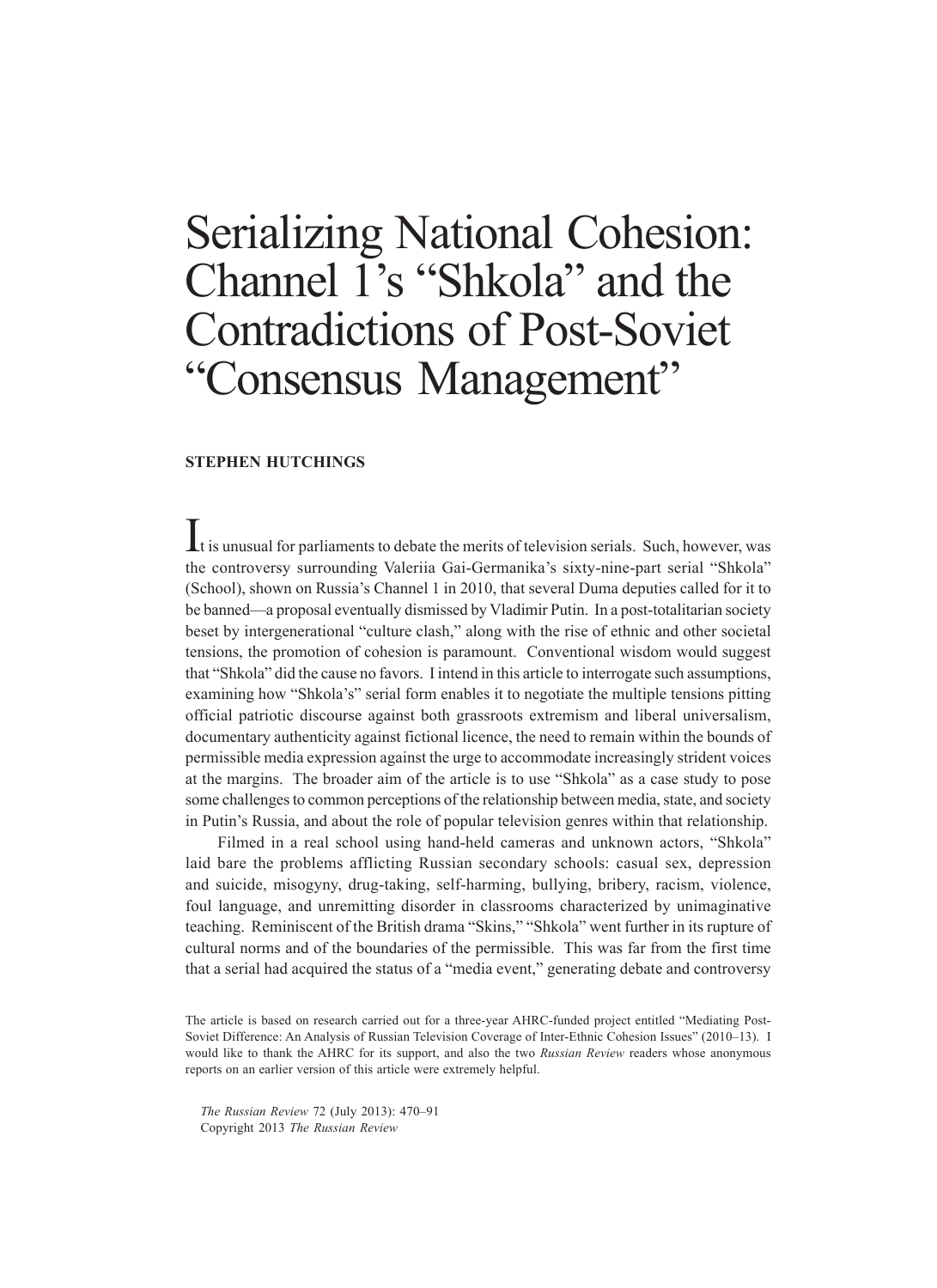in post-Soviet Russia, or indeed, the Soviet Union.<sup>1</sup> It was preceded by a storm of protest in 2006 surrounding the NTV prison serial, "Zona," whose depiction of a prison system rife with corruption, arbitrary beatings, homophobic violence, and heroin addiction led to its being removed from prime time. Like "Shkola," the shock that it generated reflected its claims to authenticity; it was purportedly based on a manuscript smuggled out of a provincial jail. And, like "Shkola," it became a national phenomenon, sparking debates conducted in online forums by an audience divided into mutually hostile camps of supporters and detractors<sup>2</sup>

Both dramas evaded the worst excesses of Putin's media clampdown. Both adopt the multi-episode serial, or *telenovela*, format. Both acquire the attributes of what, as Anita Hill has shown, is unhelpfully labeled "Reality TV."3 Both are characterized by their institutional setting, with its capacity for representing private life's encounter with the public sphere. It is in "Shkola," however, that national cohesion surfaces most prominently. Rather than undertaking a comparative analysis of the two serials, I focus on the cohesion theme in "Shkola"—something which differentiates it from its predecessor—while remaining attentive to those features of the format which it shares with "Zona," and which account for the controversies which both serials generated.

## **THE TELEVISION SERIAL IN ITS INSTITUTIONAL CONTEXT**

When set in institutional surroundings (the prison, the hospital, the school), the serial genre positions itself in relation to those settings in a particular way, using its multi-episode format and its melodramatic sensibility to capture both the repetitive routines and the dramatic *peripetiae* which characterize such environments, thus enabling it to make distinctive truth claims about them. Institutional settings like schools also straddle the boundary between the official sphere to which they owe their existence and the private realm that those who work in them also frequent (in the case of prison and hospital inmates, the two realms coincide, sharpening the conflict between them). In Russia, the institutional dimension must be considered in the context of a post-totalitarian media system which operates in a globalized environment, but which exerts strict control over the content of national broadcasters who are, nonetheless, not bound by a comprehensive, unifying ideology. This

1 The flexibility of the serial, and its sister form, the mini-series, renders it capable, in fact, of doing many other kinds of work. Elena Prokhorova has, with great skill, discussed the critical role of the Soviet detective and spy miniseries, in particular the legendary "Mesto vstrechi izmenit' nel'zia" (1979) and "Semnadsat' mgnovenii vesni" (1973), in interrogating and problematizing the boundaries between legality and criminality, and between loyalty and treachery. See Elena Prokhorova, "Fragmented Mythologies: Soviet TV Mini-Series of the 1970s" (Ph.D. diss., University of Pittsburgh, 2003). Paulina Bren provides a superb account of how the Communist party used the television serial to engage in a process of societal "normalization" in post-1968 Czechoslovakia. See *The Greengrocer and His TV: The Culture of Communism after the 1968 Prague Spring* (Ithaca, 2010). In a post-Soviet context, Birgit Beumers discusses the serial's role in instilling a sense of stability and continuity between past and present. See her "The Serialisation of Culture, or The Culture of Serialisation," in *The Post-Soviet Russian Media: Conflicting Signals*, ed. Beumers et al. (London, 2009), 159–78.

2 For a more detailed account of "Zona" see Stephen Hutchings and Natalia Rulyova, *Television and Culture in Putin's Russia: Remote Control* (London, 2009), 114–39.

3 Anita Hill, *Reality TV: Audiences and Popular Factual Television* (London, 2005), 41–57.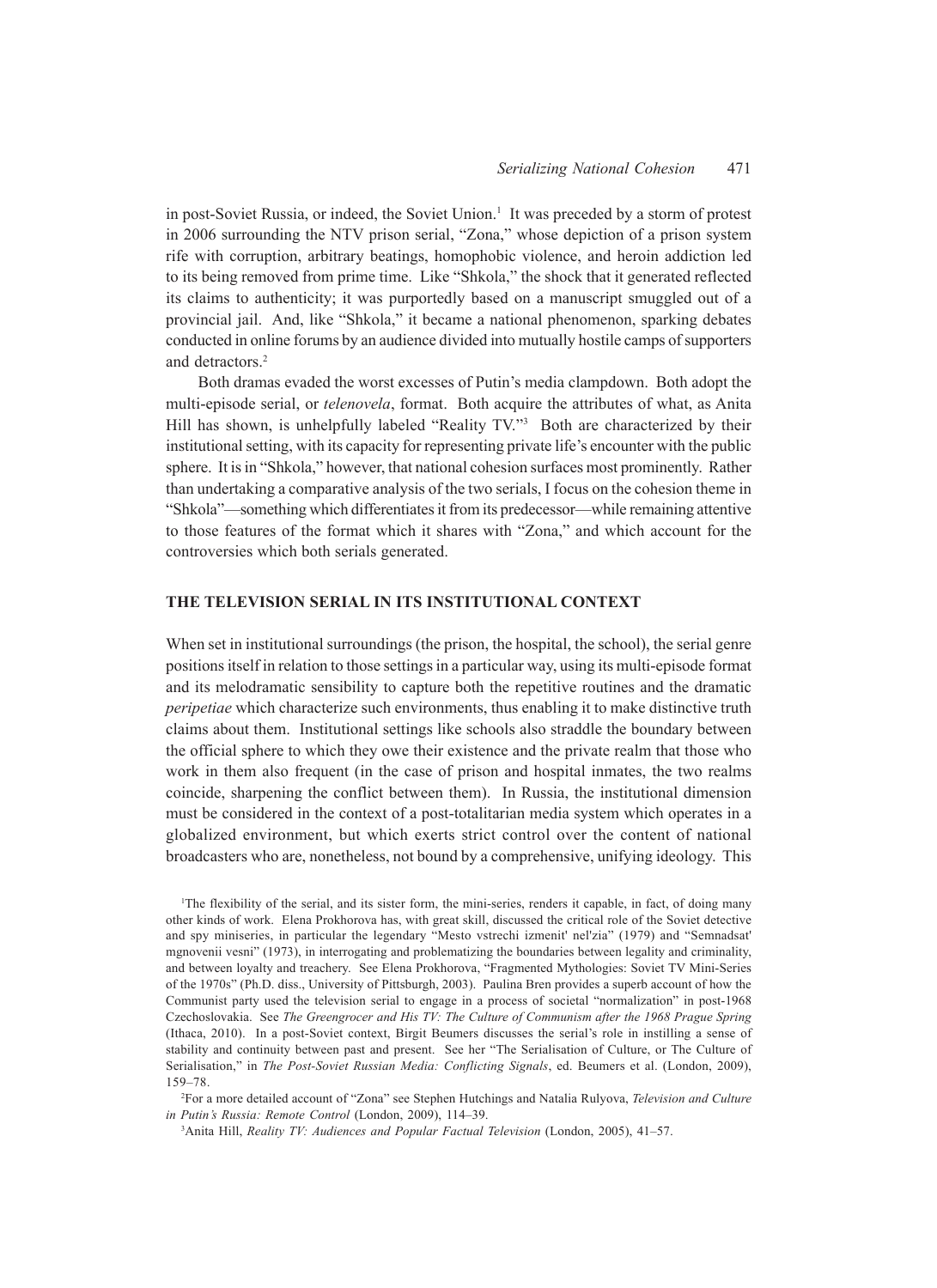complex situation accords added importance to the Russian serial's role in mediating between unofficial opinion and popular beliefs on one hand, and official policy on the other.

My argument rests on the serial's capacity to foster national cohesion, not in a "topdown" manner but through a multileveled, center-periphery dialectic. I use Jesus Martin-Barbero's account of the dialectic as my departure point.<sup>4</sup> I highlight the director's emergence into the mainstream from the margins of approved cultural production; the school's location at the peripheral point where official rhetoric encounters youth subculture; the serial's tendency to interact with "paratextual" discourses (web forums, newspaper discussions, and so on); and the encounter's performative dynamic (the fact that disparate voices converge within a shared context is itself a nation-unifying experience).<sup>5</sup>

I trace the dialectic through the serial's split narrative structure: its oscillation between a naturalistic aesthetic based on displacements from society's center to conflicts at its margins, and a melodramatic sentimentalism suited to the metaphoric modeling of that societal center and the articulation of a discourse of universal empathy. The dialectic facilitates a mutual engagement of voices (official patriotic, Soviet nostalgic, nationalist extremist, liberal oppositionalist, vernacular racist) in which each contaminates the other, yet each struggles to appropriate the universalist rhetoric. Meanwhile, the submergence of what Russians call the "national question" within a larger paradigm (intergender, intergenerational, interclass) indicates both the acute danger it poses to national cohesion and its embeddedness within Russian social structures.<sup>6</sup> I point to its symmetrical pairing with the intergenerational plot line and its internal representation as a "drama within a drama" (one of a number of selfreflexive devices) evidencing this privileged status.

Ultimately, the serial format struggles to contain the multitiered complexity that it embraces. In particular, "Shkola's" rhetoric of universal empathy, and the accompanying logic of representation, is subverted by the viscerally excessive detail and the controversy's seepage into paratextual space. I argue, however, that this contradiction, and Channel 1's rejection of attacks from outraged conservatives, signal a tentative shift in the post-Soviet approach to "managing consensus" and an ability to transcend the rigidity characterising Russian state broadcasting.7 I conclude with a brief coda tracing the dramatic turn of events in Russia since "Shkola" was broadcast: the explosion of race riots in December 2010 and the rise of an ethnically inflected populism; the wave of protests following Putin's

4 Jesus Martin-Barbero, *Communication, Culture and Hegemony: From the Media to Mediations*, trans. E. Fox and R.White (London, 1993).

5 I draw here on Judith Butler's understanding of performativity as an "aspect of discourse that ... through a certain kind of repetition and recitation ... has the capacity to produce what it names" to account for how television only *endorses* official values but enacts them in their own discursive practices, thus becoming complicit in the authentication of their ideological undergirding. See Judith Butler, *Excitable Speech: The Politics of the Performative* (London, 2007).

6 The "National Question" is traceable to the Bolshevik period (Stalin wrote an article in 1913 on the subject, in the context of the Russian Empire's relationship with its colonial territories). It has dogged Russian policymakers down to the present, when, partly as a result of the confused Soviet terminology of race, ethnicity, nationality, and nation, its meaning has come to include relations between ethnic Russians and non-Russian citizens of the Russian Federation. For a useful analysis see Rogers Brubaker, "Nationhood and the National Question in the Soviet Union and Post-Soviet Eurasia: An Institutionalist Account," *Theory and Society* 23:1 (1994): 47–78.

7 Noam Chomsky and Edward Herman, *Manufacturing Consent* (New York, 1988).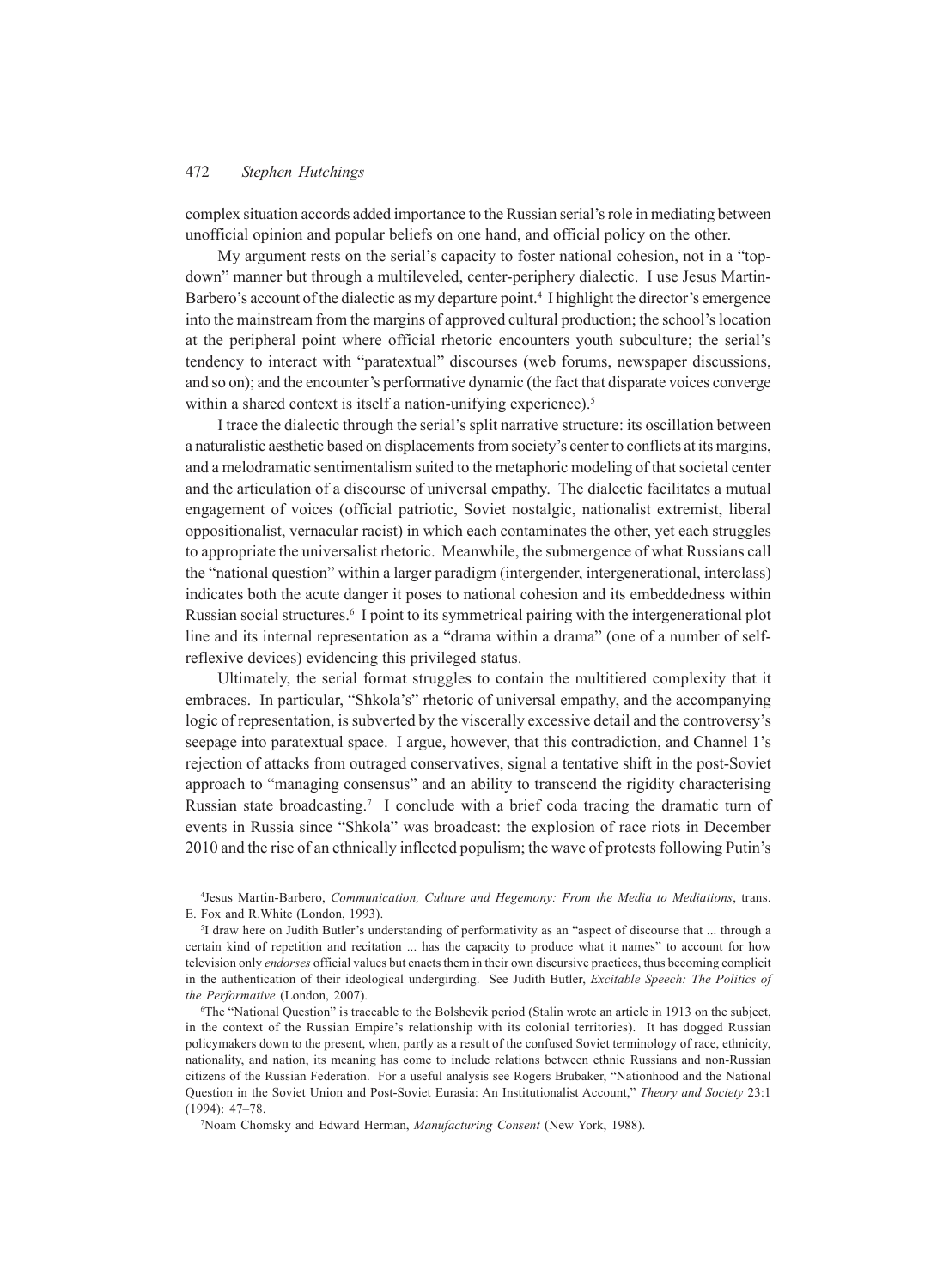reelection for a third term in 2012; the xenophobic media hysteria directed against the perceived "otherness" of the Pussy Riot collective and its supporters. I suggest that these developments and their media coverage demonstrate the bitterly contested struggle over the nature of consensus, but also the contingent nature of the shift represented by Gai-Germanika's bold incursion into Russia's constricted official media environment.

# **AUTHENTICITY, MELODRAMA, AND THE SERIAL DIALECTIC**

Martin-Barbero emphasizes how the nineteenth-century literary serial's protracted length and mass appeal enabled it to "get close" to its audience, and even to modify its course in light of reader responses. He refers to "the dialectics between writing and reading ... which ... drew in the public and revealed how the world of the reader penetrated the process of writing and left footprints in the text."<sup>8</sup> In the case of the contemporary television serial, the writing/reading dialectic is replaced by a filming/viewing equivalent bolstered by the "online comment" phenomenon. As Elizabeth Lozano and Arvind Singhal suggest, the serial is "re-created and re-enacted in public gossip … through oral and communal sensemaking."<sup>9</sup> This communal sense-making process is crucial to "Shkola's" significance.

The "to-ing and fro-ing" which the dialectical process designates mirrors what Martin-Barbero terms the serial's "provocation-pacification" dynamics, enabling it to "sti[r] people up and denounce $[e]$  the atrocious contradictions of society, but in the same process  $\ldots$  to resolve these problems without moving people to action."10 This process is linked with tensions in the structure of the serial. Its relative open-endedness and immersion in ongoing eventness (although audiences watch it with an expectation that conflicts will be eventually be resolved, they also appreciate the protracted nature of its multi-episode format which defers plot resolution into a distant future) are identified with its authenticity, its tendency to incorporate social conflict. The pseudo-documentary filming mode has bolstered the serial's authenticity, invoking both the prevalence of anonymous public monitoring and the popularity of amateur forms of creativity. This further enhances its capacity to mediate between public and private, since in institutions such as schools, professionals enact public lives in working hours and private lives during the evenings.

The serial's need to conclude its elongated narratives provides the "pacification" dimension to balance the "provocation" function carried out by the open-ended, authentication devices, enabling it to resolve the issues it raises and ameliorate the anxiety they generate. Here we encounter the serial's longstanding association with melodrama which translates gritty, everyday tribulations into climactic plots, recodes anonymous social process as intimate family drama (an intimacy which transfers to the viewer-character relationship), and mythologizes collective trauma as conflict between alternatively heroicized and demonized individuals.<sup>11</sup> The emphasis on intimacy and emotionality has allied

<sup>8</sup> Martin-Barbero, *Communication*, 130.

<sup>9</sup> Elizabeth Lozano and Arvind Singhal, "Melodramatic Television Serials: Mythical Narratives for Education," *Communications: The European Journal of Communication* 18:1 (1993): 117.

<sup>10</sup>Martin-Barbero, *Communication*, 137.

<sup>11</sup>Lozano and Singhal, "Melodramatic Television," 117.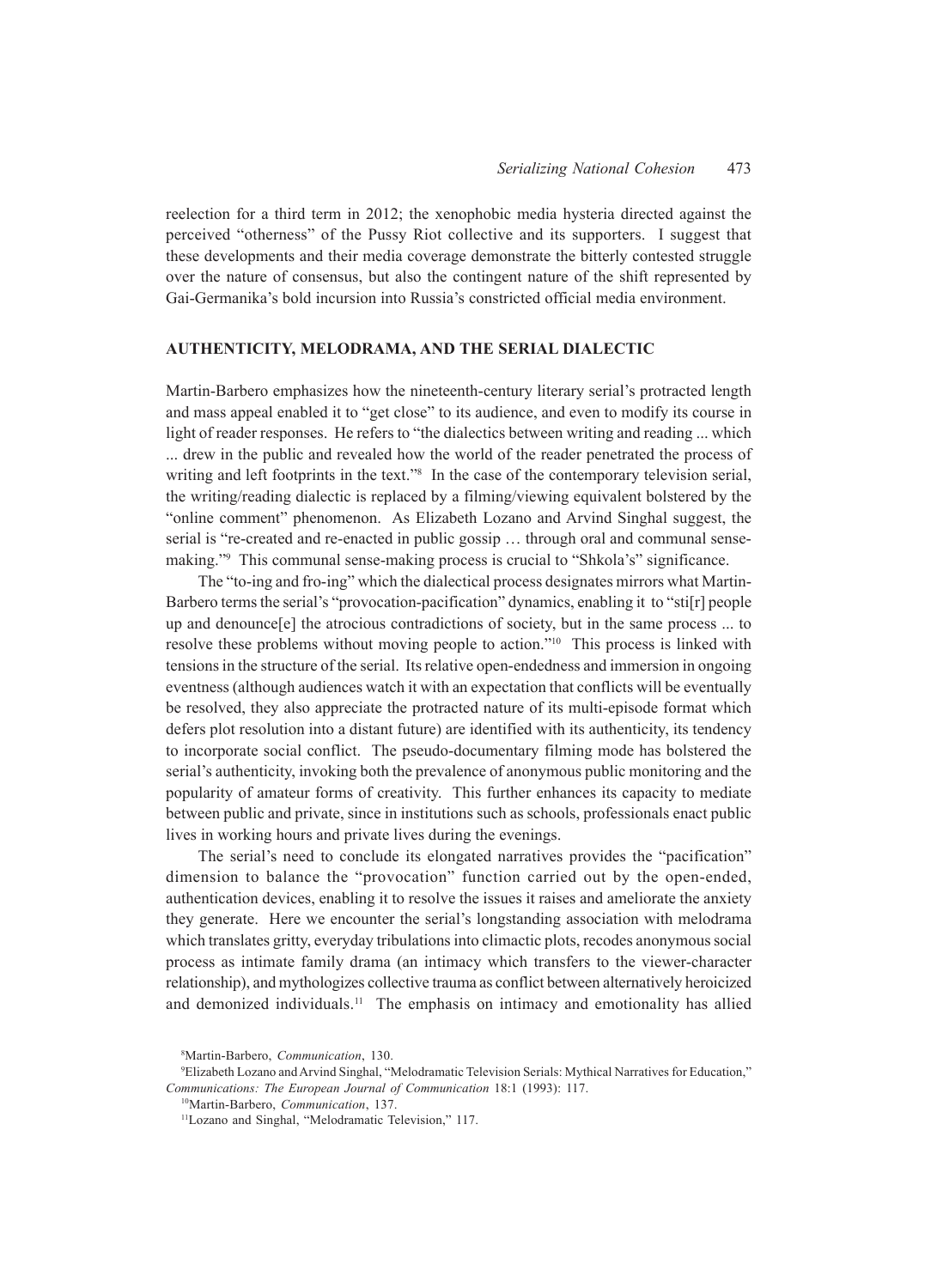melodrama with feminine mythologies, a propensity confirmed in the escapist narrative embraced by the Latin American *telenovela* so popular among hard-pressed Russian viewers of the 1990s, and typically revolving around the thwarted urban aspirations of a poor girl from the rural provinces. Despite its harsh, masculine aesthetics, "Shkola," too, betrays melodramatic influences, adopting the viewpoint of its female pupils, many of whom are the victims of unscrupulous adolescent boys.

One further ramification of the narrative tension traversing the institution-based serial is that it is capable of supporting both metonymic and metaphorical interpretations.12 Thus, the messy, open-ended realism of its plot lines enables it claim metonymic *adjacency* with lives lived in society at large. But the closure to which those plots, and the discrete boundaries of the settings within which they unfold, submit, encourage viewers to posit those settings as self-contained metaphoric *models* of society at large.

Martin-Barbero's interest in the serial dialectic reflects the way in which it captures the split logic of capitalist democracy, which must facilitate protests against the iniquities it generates, yet contain them within a unified societal consensus.13 His neo-Gramscian approach posits hegemony as the achievement of power through appropriation of the definition of what passes for "common sense." In the appropriation process, culture becomes the "strategic battlefield in the struggle to define the terms of the conflict," for "there is no hegemony—nor counter hegemony—without cultural circulation ... no imposition from above which does not imply an incorporation of what comes from below."14 Mass culture especially the media—is central to the conflict, and

to think of ... mass culture in terms of hegemony implies a double rupture: a break with technological positivism which reduces communication to a problem of media and a break with cultural ethnocentrism which identifies mass culture with the ... degradation of culture.<sup>15</sup>

While it cannot be applied wholesale to post-Communist societies lacking societal consensus, such a conception of hegemony helps us address the encounter of official Russian tolerance with patriotic populism on one hand, and with subcultural xenophobia and dissident liberalism on the other. For this conception avoids the twin dangers of assessing the Russian political class's grip on power solely on the basis of force (juridical, political, economic) at its disposal, and dismissing subcultural forms as peripheral to the exercise of that power. The fact that "Shkola" was portrayed both as an audacious challenge to Kremlin authority and as a legitimizing tool indicates its centrality to the circulation process. Moreover, as we will later suggest, other, more radical reworkings of Gramscian theory are fully capable of accounting for contexts in which the hegemonic process weakens rather than strengthens the ruling elite.

<sup>12</sup>Roman Jakobson and Morris Halle, *Fundamentals of Language* (The Hague, 1956), 90–96.

<sup>13</sup>Martin Barbero, *Communication*, 74.

<sup>14</sup>Ibid., 99.

<sup>15</sup>Ibid., 85.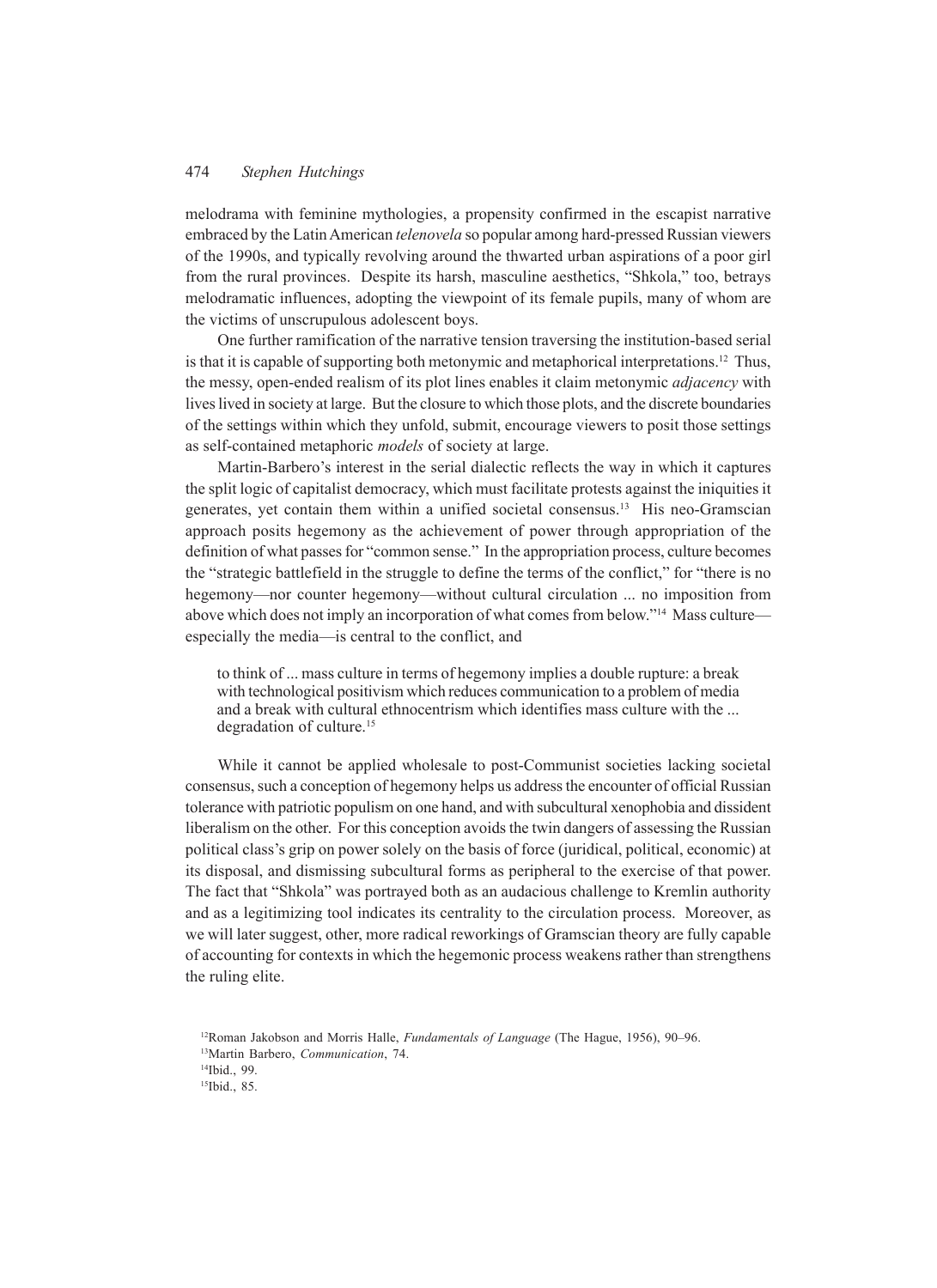# **A PECULIARLY RUSSIAN CONTROVERSY**

Gai-Germanika was not unknown to Russian audiences. Her feature film, *Everyone Dies but Me* (2008), which explored the lives of teenage girls, received a Special Jury prize at the 2008 Cannes film festival. Concerned about perceptions that its staid schedule disregarded younger tastes, and that its rival, NTV (host of "Zona"), remained closer to viewer preferences, Channel 1 saw the edgy Gai-Germanika as promising a boost to its performance in the ratings war. As Iurii Gevorkian noted, "Channel 1 understood that it needed to change something. ... It took the first illogical step toward the new viewer by releasing 'Shkola.' ... It wanted to attract a new, young audience."16

Despite its continued subservience to the Kremlin, Channel 1's very involvement in ratings wars highlights the fact that communism's demise has deprived it of a unifying ideology and a cadre of loyal program makers, thus facilitating the "infiltration" into the margins of its broadcasting space of unorthodox artists like Gai-Germanika; Putin's "great state" patriotism, riddled with self-contradiction, has hardly replaced Marxist-Leninist certitudes. This is not, however, to underestimate the very real tensions and uncertainties that, as Kristin Roth-Ey has usefully demonstrated, emerged within Soviet television drama programming.<sup>17</sup>

"Shkola" began showing in twenty-five-minute episodes on January 11, 2010. It was made freely available online, confirming that Channel 1 aimed for maximum penetration. Initially broadcast in the prime-time 6:30 P.M. slot, and at 11:30 P.M., it was discontinued during the Winter Olympics, causing many to assume that it would never reappear. It was then restored to the later time, following objections from Nikolai Bulaev of the Federal Education Agency who "agreed with colleagues' complaints that to begin a conversation about schools in this way in the Year of the Teacher was incorrect," and claimed that after watching "Shkola" he wanted to "wash his hands."<sup>18</sup> The serial attracted the critical attention of Duma deputies, who demanded that Channel 1's director be summoned to explain himself.<sup>19</sup> The Communist deputy Vladislav Iurchik described it as a "planned violent attack against our children and our youth." He warned against a "wave of indignation and protest from parents" if the serial was not banned and demanded "an immediate end to this lawlessness" (*bespredel*).20 The Kremlin-backed party, Edinaia Rossiia, split in two over "Shkola." Internet denunciations of Gai-Germanika went as far as demands that the director be shot $21$ 

<sup>16</sup>Iurii Gevorkian, "Serial 'Shkola': Provokatsiia ili pravda zhizni? ZA i PROTIV" *Argumenty i fakty*, January 2010, http://www.aif.ru/culture/article/32072 (last accessed February 15, 2013).

<sup>17</sup>See Kristin Roth-Ey, *Moscow Prime Time: How the Soviet Union Built the Media Empire That Lost the Cultural Cold War* (Ithaca, 2011).

<sup>18</sup>Quoted at http://vshkole.ru/index.do (site no longer active).

<sup>19</sup>Andrei Belitskii, "Serial 'Shkola' vozmutil deputata Gosdumy," January 2010, http://vesti.kz/media/36867/ (last accessed February 15, 2013).

 $20$ Ibid.

<sup>21</sup>See Iurii Bogmolov, "'Shkola': Pervye uroki," http://www.rian.ru/authors/20100115/204650635.html (last accessed February 15, 2013).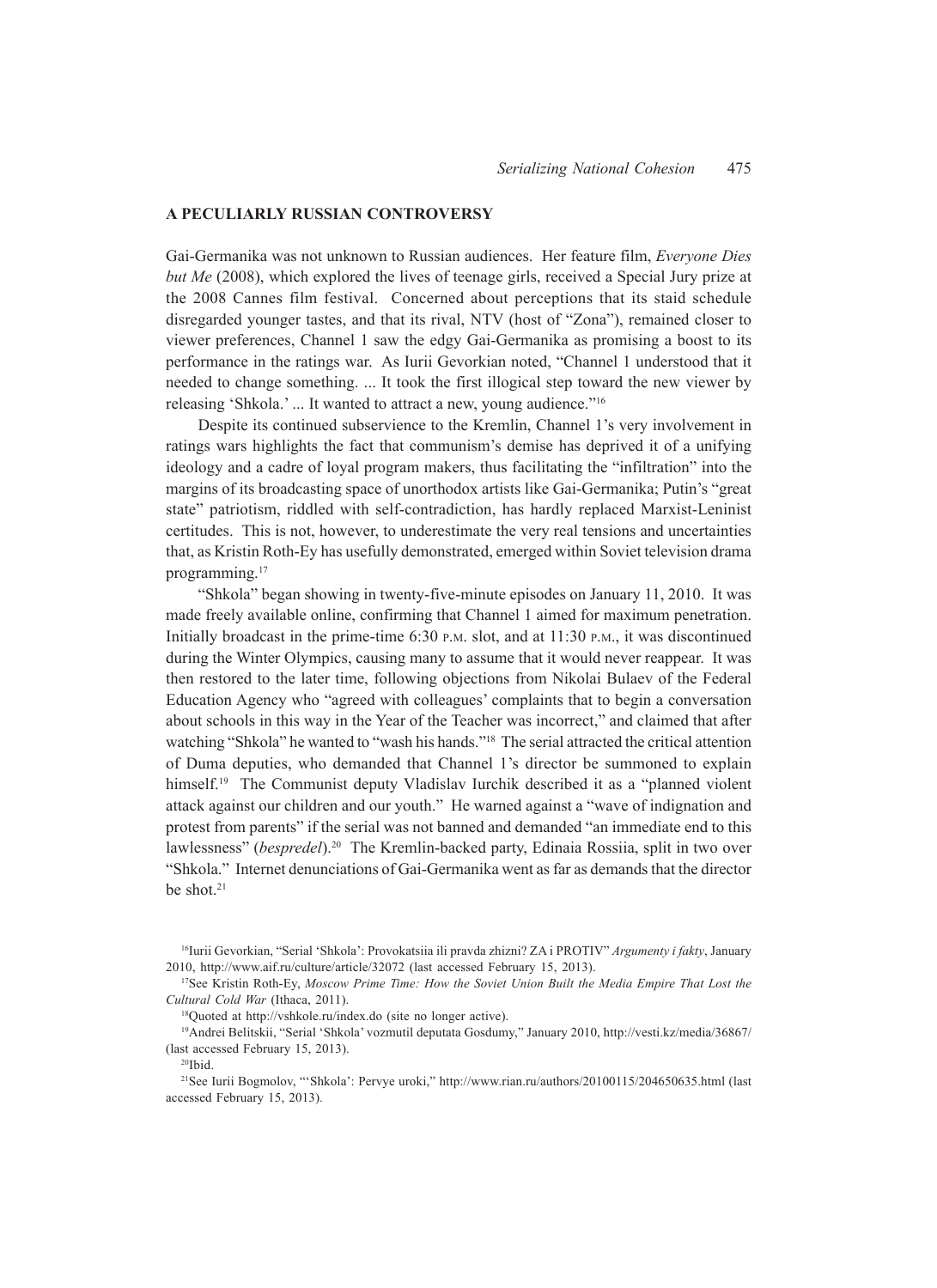Channel 1 remained undeterred. Its press office issued a robust online statement in February 2010 arguing, in an echo of Thaw-era accusations against the Stalinist practice of "lacquering over" (*lakirovka*) inconvenient societal truths, that

the Year of the Teacher, about which the Moscow officials have been quick to remind us, is not an excuse to lacquer over the problems in our schools, but a reason to get to grips with them. And that is the task of the mass media: to draw attention to the existing situation.22

It accused its detractors of being Pharisees, blind to Russia's ailments, and reminded politicians of the difference between art and documentary, a position reminiscent of that adopted by the defenders of Siniavskii and Daniel at the infamous 1965 trial in which prosecutors refused to distinguish between the statements and thoughts of fictional characters and those of their creators.23 On April 12, Putin intervened:

I haven't seen this serial; I just don't have time, and if you haven't watched it then you don't want to say, as in Soviet times, 'I condemn Solzhenitsyn, although ... I haven't read him myself.' ... We know of the problems and we are trying to react to them. It probably is necessary to draw attention to them, but to create hysteria around them is ... harmful.<sup>24</sup>

Equally significantly for our purposes, however, Putin was alert to the dangers of overgeneralizing, warning that "however acute particular cases are, it is not right to make generalizations from them."25

Some bloggers saw "Shkola" as having been deliberately planned to provoke an outcry against its negative depiction of Russian schools and thus generate support for the teaching profession, a view inadvertently endorsed by Aleksandr Isaev, president of the Duma Committee on Social Policy, who during a Channel 1 discussion of the program in the "Sudite sami" series called it a "present" to the Year of the Teacher: "Not a single decree of a single organ of state power has enjoyed this level of popularity. Now the word 'school' has become the most cited word in our society. ... You need to draw attention to these things."26

Viewer ratings confirm the level of interest it elicited among all age groups. According to statistics published in the respected *Kommersant*, the 18–30 group remained the most enthusiastic—they accounted for 22–23 percent of the entire television audience during

24See "Putin o seriale 'Skhola': Ne nado delat' obobshchaiushchie vyvody," http://www.rian.ru/culture/ 20100125/206194022.html (last accessed February 15, 2013).

 $25$ Ibid.

<sup>22</sup>Belitskii, "Serial 'Shkola.'"

<sup>23</sup>Just as the trial helped mark the end of the Krushchev Thaw, so "Shkola" seemed momentarily to signal a new Thaw under Putin. For more on late Soviet journalistic approaches to the political status of fiction see Thomas Wolfe, *Governing Soviet Journalist: The Press and the Socialist Press after Stalin* (Indianapolis, 2005); and Vladislav Zubok, *Zhivago's Children: The Last Russian Intelligentsia* (Cambridge, MA, 2011), 259–97.

<sup>&</sup>lt;sup>26</sup>The program, entitled "School – Is It Life?" ("Shkola – zhizn'?") was broadcast on January 14, 2010, and the full transcript was published on the Channel 1 website at http://www.1tv.ru/sprojects\_edition/si5691/fi2813 (last accessed February 15, 2013).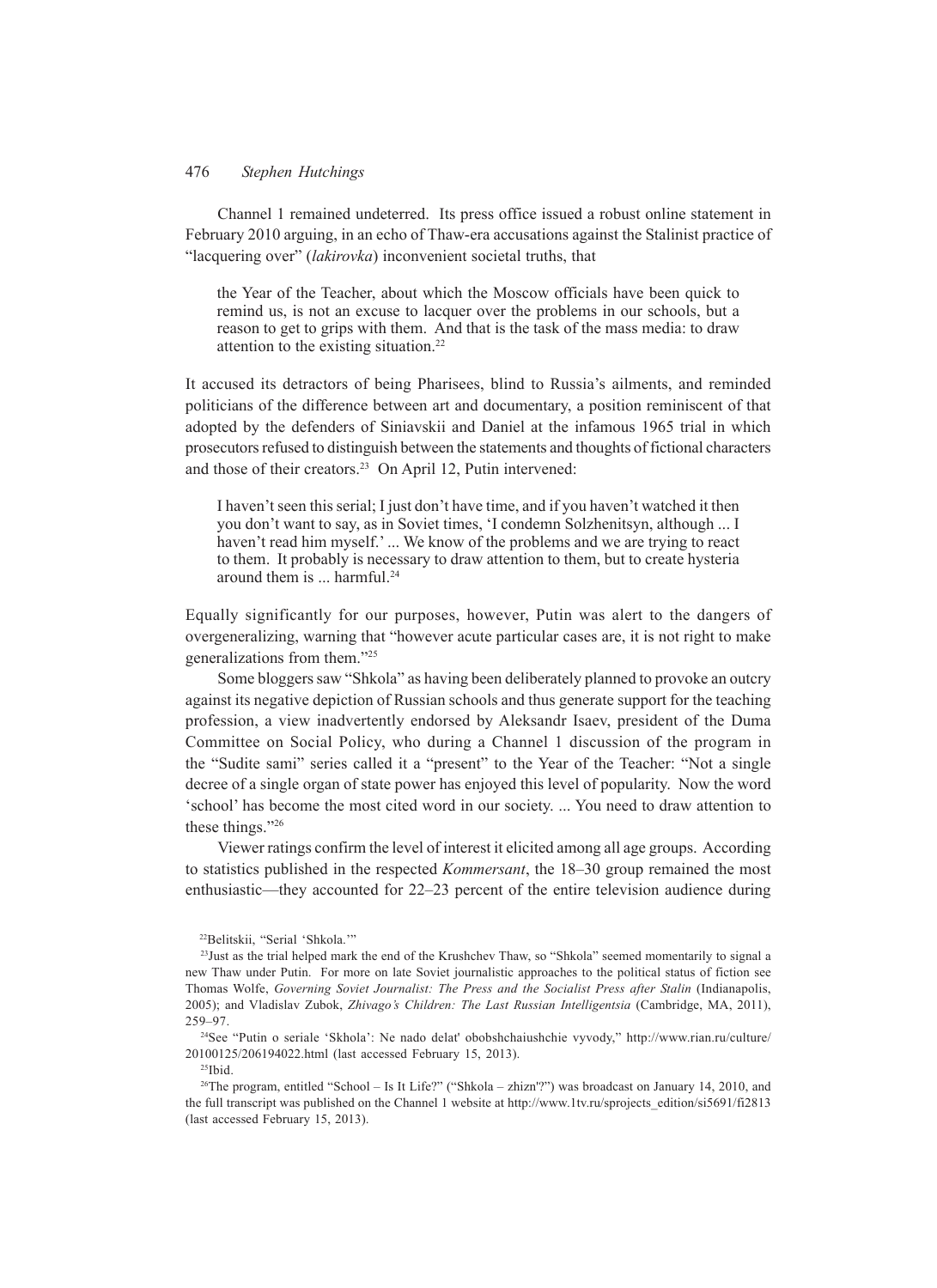the early evening showing—but it attracted significant viewer shares among people up to 55 years old. In one week, the 45–54-year-old group comprised 14 percent of the share. Despite its unspecified Moscow setting, the serial was more widely watched in the provinces.27

Judging by the mass of online forums, official and unofficial, viewers divided into three categories: those who welcomed the serial's honesty; those who accused it of insulting Russia's teachers and young people; and those who felt that things were in fact much worse in reality. A brief but representative selection of comments from the "official" program site includes the following:

I've never seen anything more truthful. Super idea! This is real school, just as it is in life!

They collected all the worse things that could happen in school and shoved (*zapikhnuli*) them into one film. Complete rubbish (*Polnyi otstoi*).

In our school at that age it was 150 times worse. In the nineties in our school it was much harsher.<sup>28</sup>

A smaller number adopted the line taken by Gai-Germanika in an interview given to *Argumenty i fakty*: that the serial was an artistic film dealing with universal issues, not an attempt to represent the specific realities of Russian schools:

I make films about human relations, about the lack of dialogue between the generations. School in this instance is no more than decoration, walls. I could have used the walls of a hospital or a police station, or even an open field.<sup>29</sup>

On June 21, 2010, Channel 1 indicated that, contrary to demand, there would be no Season 2 of "Shkola." It did, however, broadcast another hour-long discussion in the "Sudite sami" series, in which a Duma deputy and a retired teacher, horrified by the serial's explicitness and negativity, argued vociferously with one of the actors, some real school pupils, and the television celebrity Tina Kandelaki, who defended "Shkola."30 A month earlier, Gai-Germanika was invited to become a creative director of the rock music channel MTV-Russia in recognition of her serial. These three events symbolize the ideological schizophrenia characterizing the Russian public sphere: the intimate coexistence of a

<sup>27</sup>Arina Borodina, "Serial 'Shkola': Ot massovogo zritelia do prezidenta strany," *Kommersant* 8 (4308), 2010, also available at http://www.kommersant.ru/docsearch/1306937 (last accessed February 15, 2013).

<sup>28</sup>Obtained from http://www.shkola-serial.ru/. This particular site is no longer active. However, interested readers can access some episodes of "Shkola," as well as viewers' comments about the series and episodes, by visiting www.1tv.ru/shedsearch and then entering Серия "Школа" into the search window. To the left will be a list of links to various episodes of the series (full audio and video), and viewers' comments will be at the bottom of the pages.

<sup>29</sup>Quoted in Sergei Grachev, "Valeriia Gai-Germanika: 'Moi fil'm ne o shkole! Ia snimaiu kino o chelovecheskikh otnoshenii,'" *Argumenty i fakty*, January 20, 2010, http://www.aif.ru/culture/article/32144 (last accessed February 15, 2013).

<sup>&</sup>lt;sup>30</sup>The "Sudite sami" discussion was broadcast by Channel 1 on May 27, 2010. A full transcript of the discussion is available at http://www.1tv.ru/sprojects edition/si=5691&d=27.05.2010 (last accessed February 15, 2013).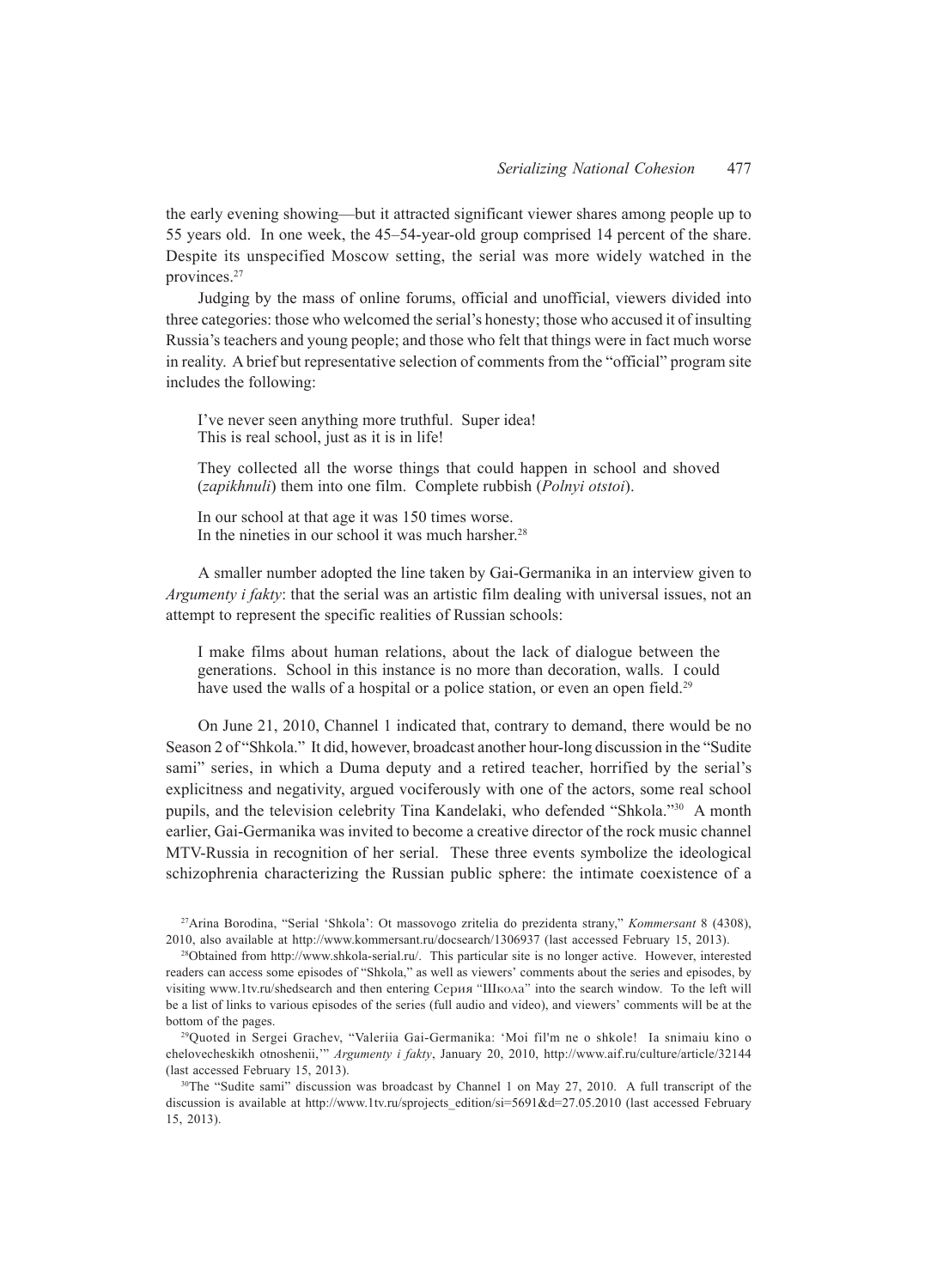profound social conservatism and suspicion of free expression which endures in those who remain under the shadow of the Soviet era on one hand, and the permissive mores and pervasive, informal "Western" values of a younger generation on the other hand.

## **"SHKOLA": A LESSON IN PROVOCATION**

What, then, was the fuss about? Viewers had certainly never before seen anything like "Shkola." The script was skeletal and the director relied heavily on improvization, adding to the sense of authenticity. The language was riddled with youth jargon and the only taboo was in the use of four-letter words, which were substituted by euphemisms. Boredom and aggression in lessons were likewise improvized with uncanny conviction. Background music was never used unless it featured within the plot. As noted by Joe Crescente, in this, and its use of handheld cameras, "Shkola" conforms to the rules of the Danish "Dogme 95" school. $31$  The cannabis joints smoked by the pupils when out of sight of the teachers look only too real. The serial features an extended gay kiss, gratuitous sex and violence, and close-ups of drunken pupils vomiting in each other's faces.

The action centers on several weeks in the lives of the pupils of 9A, the most difficult class in the school, with which only the attractive, but over-familiar, physics teacher, Natalia Nikolaevna, has a rapport (she has persuaded pupils to rehearse a production of *Romeo and Juliet* at an after-school drama club). Its central character is Ania Nosova, the disturbed granddaughter of the class's history teacher. She has recently insisted on being allowed to attend school following years of home schooling (something Gai-Germanika herself experienced). However, she is rejected by the other pupils, one of whom disseminates erotic photographs of her.

Ania seeks solace first in a group of "Emos" (a darkly pessimistic youth subculture she encounters outside of school), and later discovers an incipient attraction for Orthodox mysticism. Her pursuer harries her with anonymous text messages, then acquires a video camera with which he begins voyeuristically to film her. She steals the camcorder, but sinks into depression before being sent to a psychiatric hospital where she commits suicide, recording a video clip of her last words of desperation. Other characters include Ira, in love with Lekha, who mistreats and eventually cruelly abandons her; and the promiscuous Olia Budilova, nearly raped while drunk by another pupil on a school trip to Suzdal', but also troubled at home by her mother's messy divorce. Class issues find their way into the plot via Sergei Korolev, son of a rich couple. Following an abortive attempt by Sergei to seduce Natalia Nikolaevna, the teacher instead begins an extramarital affair with Sergei's father. The family disintegrates, Natalia Nikolaevna loses the respect of pupils and teachers alike, and her own marriage collapses.

Then there is Vadim Isaev, beaten by his drunken father, but a thieving, racist bully at school. He constantly makes xenophobic comments about immigrants and torments Timur Zadoev, a quiet Muslim boy from Dagestan who is ignored by the others. The two have several physical encounters. Vadim crops his hair, seeking an identity among local skinhead

<sup>31</sup>Joe Crescente, "Valeriia Gai-Germanika: *School*," *KinoKultura* 28 (2010), http://www.kinokultura.com/ 2010/28r-school.shtml (last accessed February 15, 2013).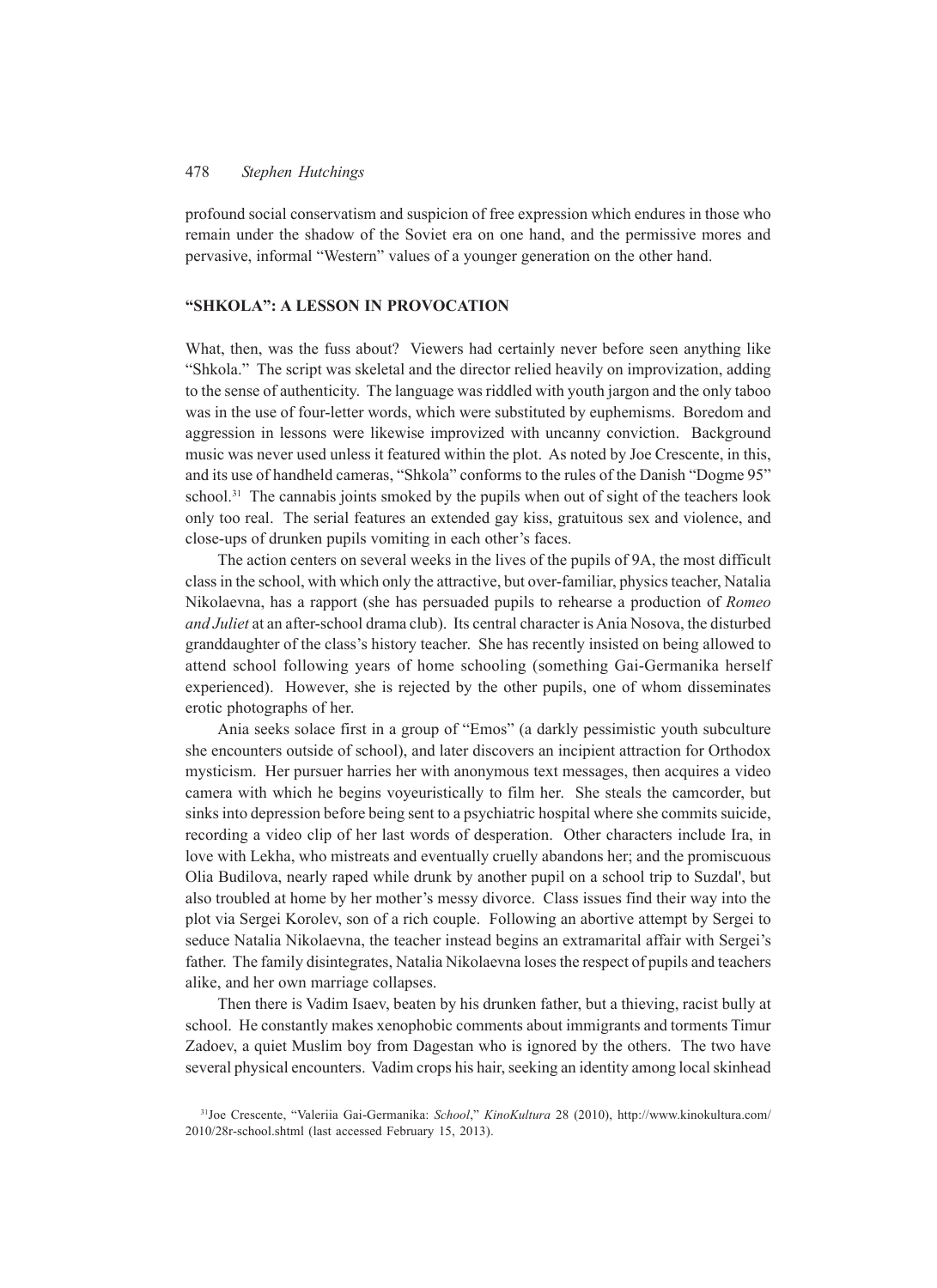groups. Eventually he falls afoul of intergang rivalry, is badly beaten, and mends his ways. Vadim is encouraged by the school's geography teacher, Arsenii Ivanovich, a nationalist extremist who establishes an extracurricular group to promote his beliefs in a Russia free of non-Russians. In the end, Arsenii Ivanovich is sacked by Acting Head Teacher Kharitonova, who accuses him of fascism. Timur, meanwhile, a paragon of virtue, dissuades his cousin from kidnapping Vadim's brother in revenge and begins a romantic relationship with Sonia, a modest pupil whom he invites to his brother's Muslim wedding celebrations, but who is rejected by the other guests.

The serial ends with two compelling episodes which abandon the multiple-plot format and focus on Ania's final hours in the psychiatric institution, then on the aftermath of her death. Ania's death shocks the community into placing their worldly concerns into perspective and resolving their differences. The final episode also features an appeal to the parents of class 9A by the Acting Head Teacher. In a Soviet-style moral lecture Kharitonova calls for parents and teachers to "listen to their children, to try to understand them, and to be their 'friends.'"<sup>32</sup> But a number of issues are left hanging, and the closing scene consists of a bizarre response to the appeal for pupil-teacher friendship: Natalia Nikolaevna is depicted drunk in a karaoke bar with her favorite (female) student, bellowing out the words to an optimistic rock number as she celebrates the apparent rescue of her marriage to a man she feels no affection for. The spirit of subversive ambivalence is confirmed in one of several points of self-referentiality: the number 69, that of the final episode, has a familiar sexual subtext.

## **(DE)CONSTRUCTING THE NATION**

The much-quoted 1934 *Pravda* headline, "The Whole Country Is Watching Chapaev," might have been adapted for "Shkola." Like the Socialist Realist film classic, Gai-Germanika's social-realist shocker gripped the nation, generating a popular mythology. Despite its grim aesthetic and uncompromising content, "Shkola," too, is bound up with a vast project aimed at unifying a fragmented nation not just in the negative sense ("Shkola" as an attempt to provoke shared outrage at the Kremlin's patriotic optimism) but also positively (Channel 1's status as a vehicle of the nation-binding mission accounts for the serial being released in the "Year of the Teacher"). The serial undoubtedly addresses issues of social cohesion and their links to national (dis)unity. The introduction to the "Sudite sami" discussion of January 14, 2010, refers to the "societal split" that "Shkola" caused.<sup>33</sup> The central trope is that of intergenerational alienation: the pathos flows from the inability of teachers and parents to manage their teenage charges. The theme operates not only on the level of plot (parent-child, teacher-pupil), but also performatively: the dominant reaction among older viewers was, "We don't recognize our children in these monsters"; a prevalent response from younger viewers was, "At last, something which tells it like it is!" One might add the

<sup>&</sup>lt;sup>32</sup>This occurred in Episode 68. Where appropriate, further references to episodes in the serial will be given parenthetically. The official online version of the program used for this article was at http://www.shkolaserial.ru/smotret-serial-shkola-online.html, but this site is no longer active.

<sup>33</sup>See http://www.1tv.ru/prj/sudsami/vypusk/2813 (last accessed February 15, 2013).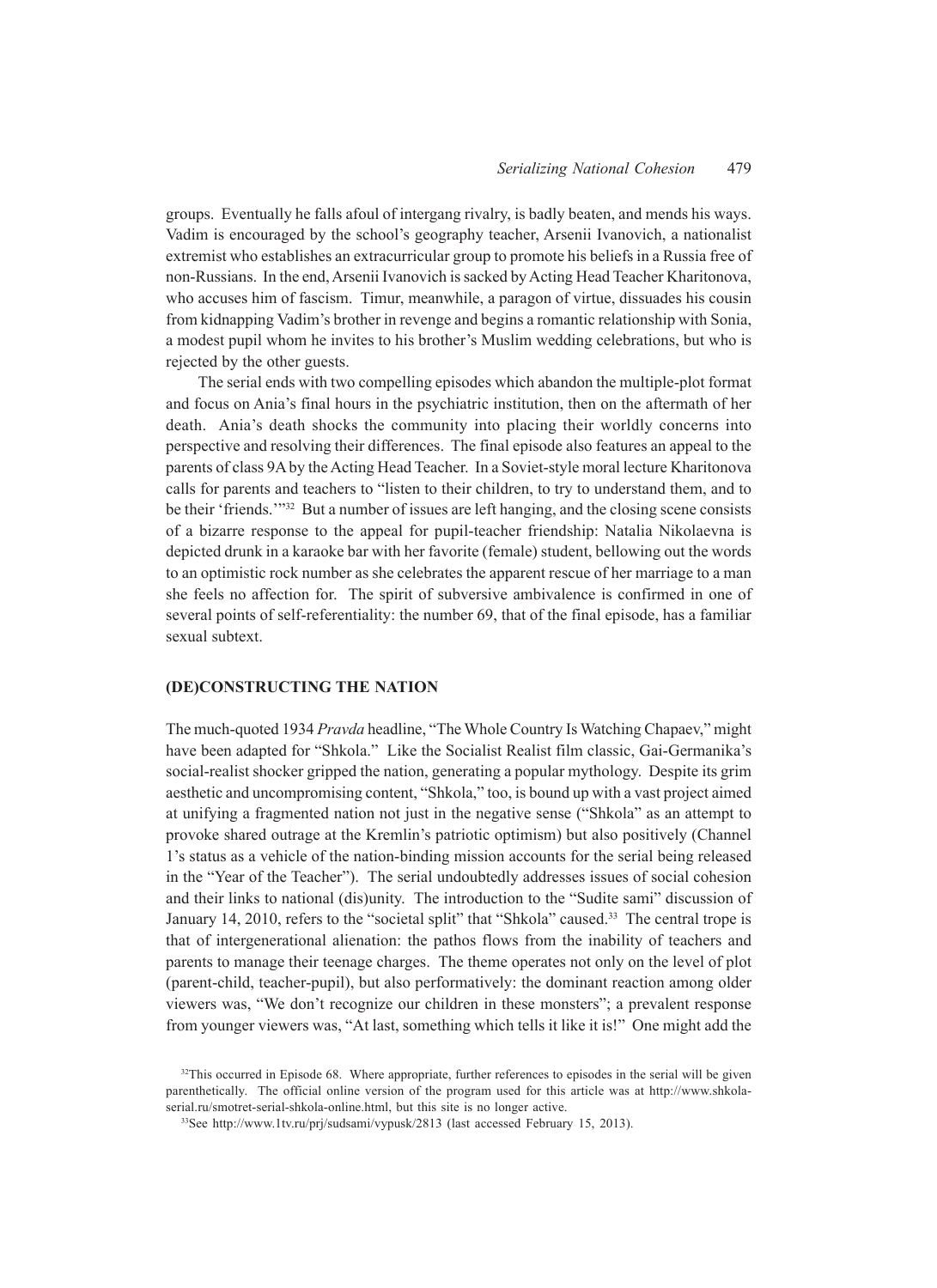mutual alienation of genders: several plot lines revolve around males treating girls as objects of sexual gratification. Class animosities are aroused through the image of the BMWowning New Russian. Finally, the serial explores both interracial tension and the relationship between popular xenophobia and official patriotism.

"Shkola," then, sets out to overcome a litany of othernesses. The sixty-nine-episode trajectory enacts metatextually what is narrated at the textual level: just as the conflicts that failure to transcend alterity generates are ameliorated, so the impression of alienation created by the initial negativity gives way to a rhetoric of mutual empathy more likely to resonate with older viewers. The (partial) triumph of the "adult" rhetoric of reconciliation signalled in Kharitonova's emotional address to attentive parents sitting silently at their desks is confirmed in the excruciating scene at Ania's graveside which further develops the girl's stirrings of Orthodox sentiment. The closing episodes incorporate a set of symbols which resonate with a Soviet past still active in the memories of the serial's older viewers, but bolstered with the post-Soviet supplement of Orthodox virtuosity. Ironically, given its initial press, "Shkola" concludes by contributing to a wider post-Soviet trend toward nostalgia for an idealized Soviet past and reestablishing the Myth of the Child, and of the Teacher, central to Soviet culture, particularly during the Stalin period.34 If it had in earlier episodes seemed bent on dismantling those myths, it now appears to have "purged" them of sentimental falsehood. In the first Channel 1 discussion of the program, Elena Drapeko, deputy president of Russia's State Culture Department, observed:

Myths about school exist in our country. There are all the old films about school. There are our memories of Soviet schools, films of our childhood years, our childhood teachers and we are all saturated (*propitany*) with these myths. And now they've taken these myths and overturned them (*oprokinuli*).<sup>35</sup>

The serial's own long narrative arc authenticates the cathartic process.

Likewise, the juxtaposition of the mournful scenes of reconciliation, and Natalia Nikolaevna's debauched mockery of teacher-pupil friendship, encapsulates in narrative form the central controversy that "Shkola" evoked; does it boldly challenge official optimism about national harmony, or does it build support for the symbolic importance of the pedagogue in Russia's Year of the Teacher, revitalizing the officially endorsed values of tolerance and social harmony?36

<sup>34</sup>For the Myth of the Child in Soviet culture see Catriona Kelly, *Children's World: Growing Up in Russia, 1890–1891* (New Haven, 2007). During the Soviet period, the teacher was held up as "a leading figure on the cultural front" and "a model for children, parents and society to emulate." See E. T. Ewing, "Soviet Teachers and the Politics of Identity, 1931–1939," paper presented at the Annual Meeting of the American Educational Association, New Orleans, 1994.

<sup>35</sup>See http://www.1tv.ru/prj/sudsami/vypusk/2813.

<sup>&</sup>lt;sup>36</sup>The Russian constitution makes multiple references to tolerance and the rejection of racial and religious prejudice. Under the auspices of a state-supported "Societal Chamber" a Commission on Issues of Tolerance and Freedom of Conscience has been set up under the chairmanship of Valerii Tishkov, author of many works on Russian national cohesion, including one on tolerance and the Russian media. See Valerii Tishkov, *Etnichnost' i tolerantnost' v sredstvakh massovoi informatsii* (Moscow, 2002).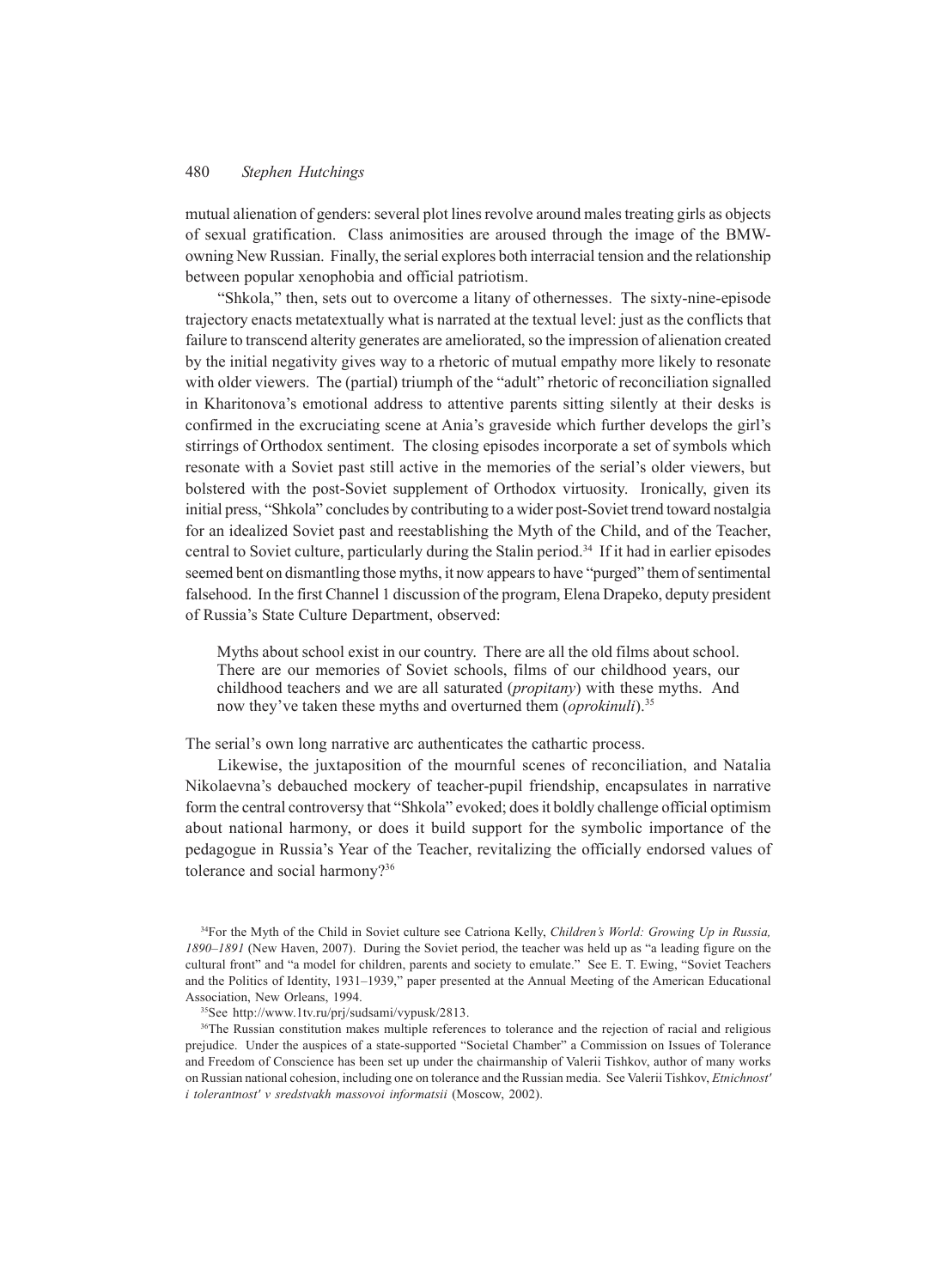## **SCHOOL AT THE MARGINS**

The implicit, and elusive, goal of "Shkola" is the integration of four conflicting discourses: a pseudo-liberal critique of Kremlin patriotism; a set of deviant youth subcultures with which Kremlin symbolism fails to engage; a generalized rhetoric of cohesion and unity; and the dominant discourse—official patriotism itself. The reconciliation that such an integration would herald amounts to the achievement of Gramscian hegemony. For the counter-discourses would, in this case, not only be assimilated into official patriotism, but would actually consolidate its dominance by actively performing the transcendence of opposition via "hegemony as dialectic process connecting/articulating the margins to the center."37

Gai-Germanika as director of, and the school as locus for, the Channel 1 project come into their own here. Each belongs to a separate cultural periphery: Gai-Germanika to that of the mainstream artistic elite, and the school to the margins of Kremlin authority (too far displaced from the center of power to remain impervious to external forces, but nevertheless steeped in that center's values). The school is thus the ideal site on which to explore the discursive encounter. The lessons portrayed—Russian Literature, Soviet History, Geography—are informed by the patriotic agenda. They are delivered against the backdrop of students surreptitiously sending text messages, exchanging insults, plotting after-school exploits, and so on. The older generation's struggle to overcome adolescent recalcitrance becomes the central figure for the conflictual encounters. For these are the challenges that the state must meet in its effort to insure intrasocietal cohesion. Paradoxically, this enables the school to function simultaneously as the displaced, peripheral effect of the state's confrontation with alterity, and as that confrontation's central model.

## **THE NATIONAL QUESTION: PERIPHERY OR CENTER?**

The intergenerational conflict is both displacement of, and model for, the "national question" which supersedes it, and which dominates the paradigm of differences to which they both belong. The logic of substitution (of which modeling and displacement are each examples) is bound up with the linking of particular phenomena to their "universal" meanings. Universalism offers a way of relating individuals to wider humanity. It is key to the manner in which interethnic conflict is handled (the claim to ownership of the "truly universal" solution to such problems is vital), and, as we shall see, to the serial's logic.

The playing out of the displacement/modeling dynamic is evident in the fact that, while tensions in the political center's approach to interethnic tension are fully modeled from within the school authority structures, the xenophobic sentiment with which the question is expressed at the popular level is displaced beyond the school's parameters. Adopting the officially sanctioned "tolerance" stance, Kharitonova will have no truck with xenophobia,

<sup>37</sup>David Morley, "Finding Out about the World from Television News: Some Difficulties," in *Television and Cultural Knowledge*, ed. Jostein Gripsrud (London 1999), 152.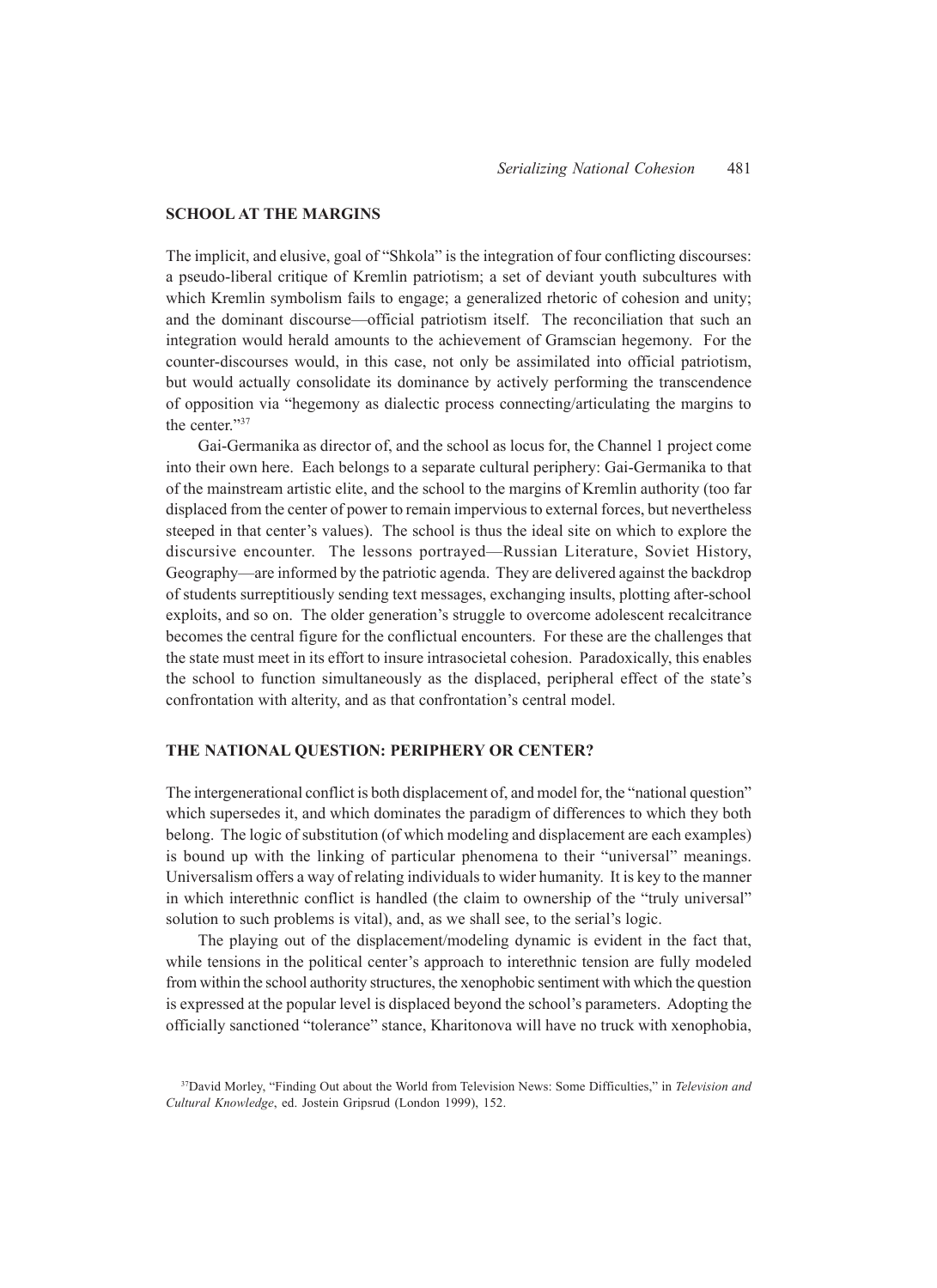while Arsenii Ivanovich reflects the views of the patriotic right in regarding her refusal to recognise the threat posed by the "national problem" as treachery: "You love Jews, but not Russians," he rails, before storming out (Episode 60). Vadim, by contrast, must venture beyond the school environment to find succour for his xenophobic inclinations within a skinhead subculture whose main passions extend to football, music, and fashion.<sup>38</sup> Significantly, when Arsenii asks Vadim to serve as a witness to a pupil's accusation of fascism against him, Vadim declares that he will never be the class informant (*stukach*), thereby asserting his allegiance to the broader youth subculture (Episode 42). Here, the naturalist aesthetics of displacement wins out over metaphoric modeling, positioning race simultaneously at the (displaced) periphery and the (modeled) center.

## **(MIS)MANAGING INTERETHNIC CONFLICT IN THE CLASSROOM**

Timur provides another indication of the national theme's location at the center-periphery threshold. Until the final third (when he is befriended by Sonia), and other than his clashes with Vadim, Timur remains at the margins of the collective. He sits on his own, ignored by his classmates, suffering the very ostracism Ania endured. The two fates unfold in parallel: Timur proceeds from loneliness to friendship, touching romance with Sonia (a blond girl of archetypally Slavic demeanor), and thus reconciliation, while Ania's journey ends, via the alterity of Emo subculture, in alienation and death. The intersection of racial exclusion (a "peripheral" theme) and a teenage angst born of social exclusion (the "central" narrative line) ensures a mutual contamination, the penetration of center by periphery.

The modeling function is evident in the school's approach to the management of interethnic tension, combining discipline and control with informal proselytising and formal inculcation. For example, the History lessons follow a familiar sequence: that of the history of the Soviet Union from the 1917 Revolution, through Stalin's purges and the Second World War, to perestroika. The pupils' ignorance of historical landmarks points to the challenges faced by the state in its efforts to instil national pride. During the lesson on the Second World War, Vadim is shown muttering objections to criticism of the Nazis and the other pupils respond with sniggers (Episode 15). In the Literature lesson pupils are reduced to hysterics when one of them reminds the class of the scatological myth that, as part-negro, Pushkin was famed for his gigantic penis (Episode 7), revealing why adolescent subculture proves such fertile territory for the xenophobic right. Geography is taught by Arsenii Ivanovich, and in his account of Russian regional structures he suggests that Moscow is overrun with migrants, echoing the bending of official nation-building to extremist ends.

When the conflict between Vadim and Timur is brought to the attention of the staff (Episode 13), the permanent Head Teacher announces stiltedly the need to deal with "interethnic disharmony" (*mezhnatsional'naia rozn'*)—the term used in the state media. The intuitive Kharitonova inflects state harmonization policy with a less formalistic idiom; when she sacks Arsenii Ivanovich, her voice quivers with anger as she declares that she will not permit fascism in her school (Episode 62). As Acting Head, she has yet to become

<sup>38</sup>See Hilary Pilkington et al., *Russia's Skinheads: Exploring and Rethinking Subcultural Lives* (London, 2010).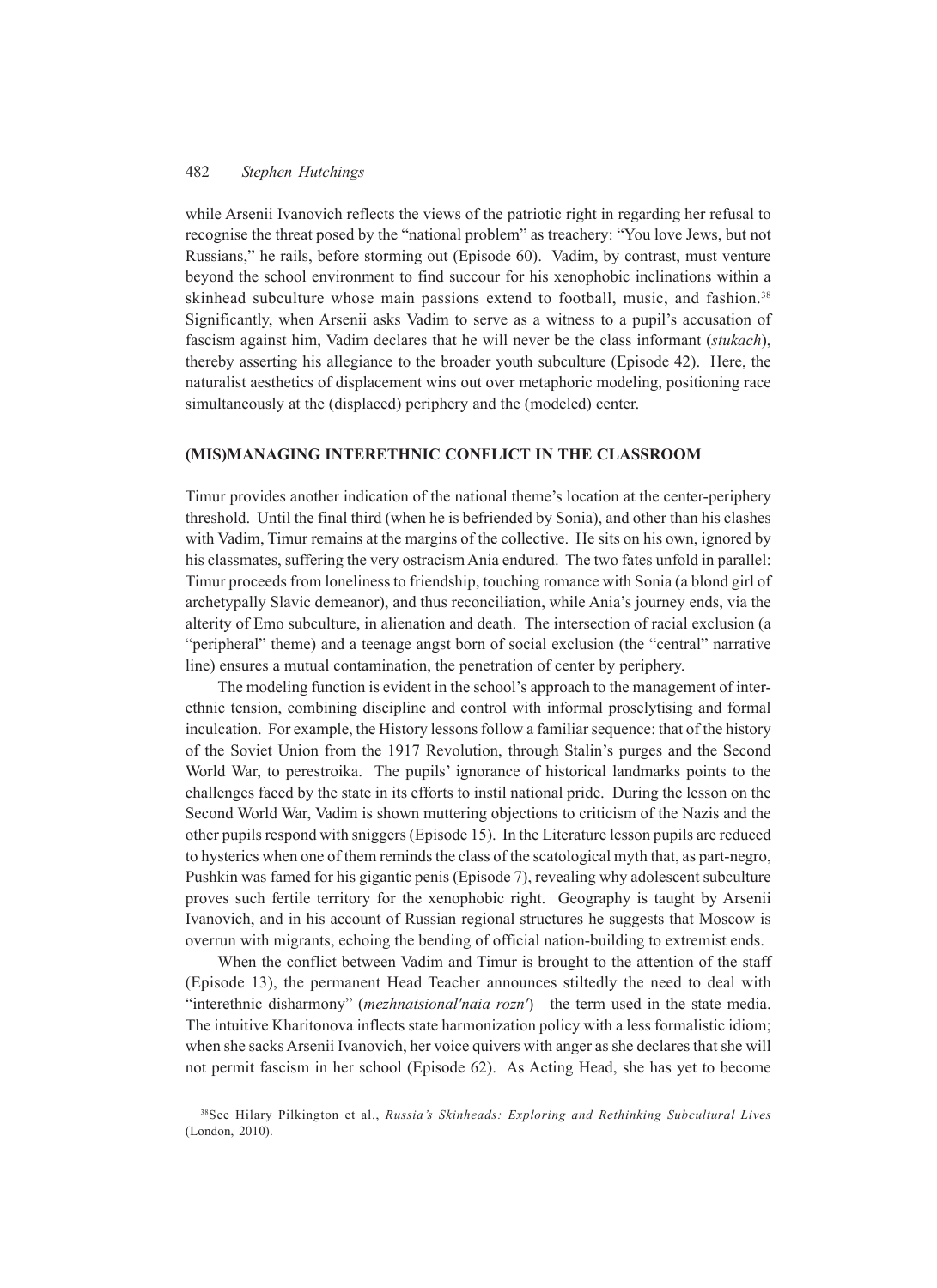steeped in the formalism of the state institution; nor is it accidental that it is she who decides to introduce a "Self-Governance Day," when pupils lead the teaching. Her spontaneous liberal tolerance provides a welcome fillip to official rhetoric.

Kharitonova's initial position outside the school hierarchy enables her to import the unsullied values of liberal tolerance to the heart of the authority structure; this, too, is why her personalized peroration calling for mutual understanding resonates in a way that it would not if it were phrased in dry officialese. But that same extra-institutional position, to which she must return, undermines the institution's modeling function, reasserting its role as a periphery at which normal rules do not apply. In the classroom, center-periphery contamination works to opposite effect. Vadim's clash with Timur simmers throughout. On one hand, it is depicted in relentless detail drawn from the broader social context: unsightly brawls; frequent use of the insults "chernozhopye" (black-asses) and "churki" (literally, "wooden stubs"); vile abuse that Vadim shouts at a group of Tadzhik workers he spies from the bus during the school trip to Suzdal', during which he also yells the nationalist slogan "Russia for the Russians" (Episode 51). Less authentic is the manner in which the conflict is confined to two individual pupils. No other pupil is depicted uttering racist remarks. The restriction of the national theme to three characters sits uneasily with Gai-Germanika's efforts to convey the "drip-drip" of "everyday racism." Vadim's constant racist posturing is credible enough, but the fact that it finds no resonance is not, and threatens to turn the character into a mere cipher. Here, too, the clash is at work as Vadim's and Timur's figurative significance (their capacity to represent interethnic conflict in the round) is undercut by their weakened metonymic function (their ability to appear as that context's own displaced periphery).

The clash is endemic in "Shkola's" logic, which synthesizes open-ended contingency and closed narrative arcs. It is epitomized in Vadim's discovery of skinhead culture, which has a plurality of social motivations and entails an entire lifestyle, of which racism is only one component. This holism is conveyed through Vadim's entry into the skinhead environment, attributed to a complex mix of his clash with Timur, resentment over his family's migration-induced economic hardship, and his father's alcoholism. Yet the cathartic emphasis of the dénouement demands that Vadim be cleansed of his angst; expelling his skinhead girlfriend from his hospital ward and reconciled with his parents (Episode 68), he miraculously casts a whole identity into oblivion.

## **UNIVERSAL EMPATHY**

Social causes and consequences are, nonetheless, carefully observed. On arrival in Suzdal' on a school trip designed to introduce the children to Orthodox spirituality, Vadim, looking out of the bus window at the new surroundings, asks aggressively "Where are the *gastarbeiters* (guest workers), then?" (Episode 51). His obsession with Tadzhiks reflects popular perceptions, pointing up the illogicality of his hostility to Timur who, as a Dagestani, is a Russian citizen, not a migrant. (The term "migrant" is often used misleadingly in Russian nationalist discourse, since Dagestanis, Chechens, and Ossetians, to whom the term is applied, are Russian citizens, with all the legal protection that this status supposedly accords them, though they also require a Moscow residence permit to live and work in the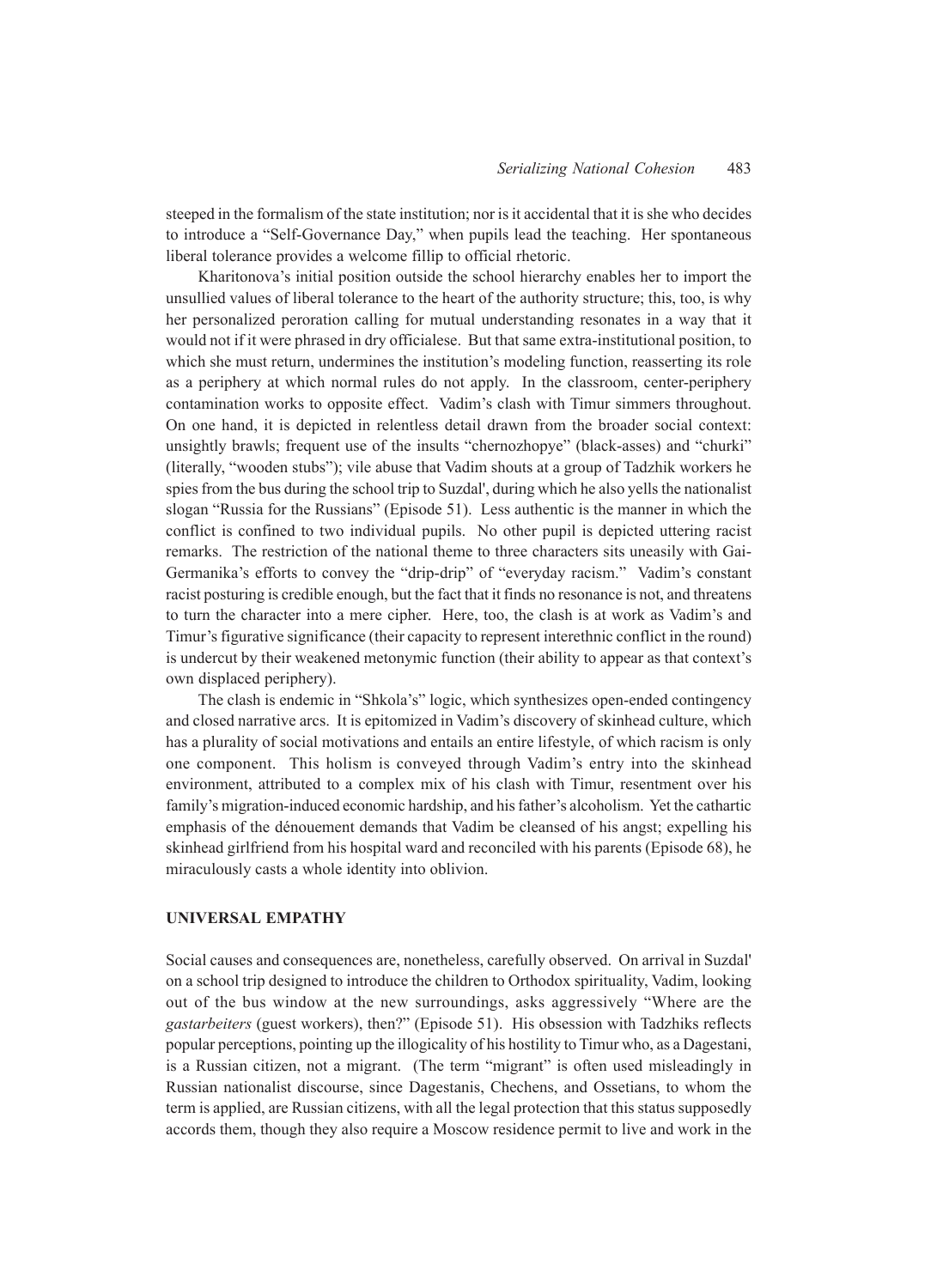capital.) The serial captures the symbiosis of national and gender identities through Vadim's gradual assertion of masculine pride; he finally draws on his newfound skinhead aggression to strike his inebriated father to the ground, informing him that he, Vadim, is now the "true man" (*muzhik*) (Episode 61).

Timur's characterization, too, is grounded in his cultural background. His Muslim greeting to his relatives ("As-salam aleikum"), and his comment following Ania's death that "suicide is regarded as a sin in Islam" (Episode 69), authenticate an otherness that threatens to alienate viewers along with Vadim; when Timur meets with his cousin to complain about Vadim, their exchange, rendered in a Dagestani language with Russian subtitles, points to a revenge kidnapping of Vadim's young brother fully concordant with popular prejudices (Episode 14). Similarly, when Timur takes Sonia to meet male family members and observe his culture's traditional customs (*obychai*), their hostility, conveyed, again, in a Dagestani tongue, aligns viewers with the excluded Russian girl (Episode 59).

However, the individualization leads to a decontextualized universalism embodied in the attitude of the stern but sympathetic Kharitonova. She takes pity on Vadim when he is caught stealing money, citing his domestic circumstances when he is threatened with expulsion (Episode 62). Likewise, Vadim and Timur begin the serial as friends, and end with an implied reconciliation, as though universal goodwill always trumps social circumstance. These values are enacted at every level: narrative (the reconciled antagonists); performative (the portrayal of Timur as the epitome of sensitivity and the "punishment" of Vadim as the director's contribution to "overcoming otherness") metatextual (*Romeo and Juliet*, in which love transcends difference; the Dagestani, Timur, and the Russian, Sonia, first find love when practicing their lines from the play together), and paratextual (the serial as facilitator of a national "coming together").

"Shkola's" embrace of universalism accounts for the submersion of the national question within a network of surrounding issues. Vadim's everyday racism merges with the rest of Class 9A's insubordination; Arsenii Ivanovich's resentment of Kharitonova's challenges to his Fascist sympathies reflect his jealousy over her appointment as Acting Head. The integration of sociopolitical antagonism toward the Other with teenage alienation sees metaphor and metonymy converging, as "mutual understanding" resolves the conflicts threatening to tear the Russian state apart (as modeled within one of its peripheral institution), and those private hells afflicting individual lives (displaced from the center of humanity itself).

The prominence that humanist rhetoric acquires is facilitated by the serial format. The initial episodes' visceral horror was enough to attract an audience, but too much to sustain it; while the narrative had been pre-plotted, its tone was clearly recalibrated following the intensity of the reaction.

#### **WHOSE TOLERANCE, WHOSE PATRIOTISM?**

The ambivalence of the humanist triumph points to a mutual contamination of discourses. Populist xenophobia (Vadim), official tolerance (the previous Head Teacher), semi-approved nationalism (Arsenii Ivanovich), and liberal universalism (Kharitonova) interact and inflect one another. Vadim's skinhead prejudices enter the orbit of Arsenii Ivanovich's nationalism,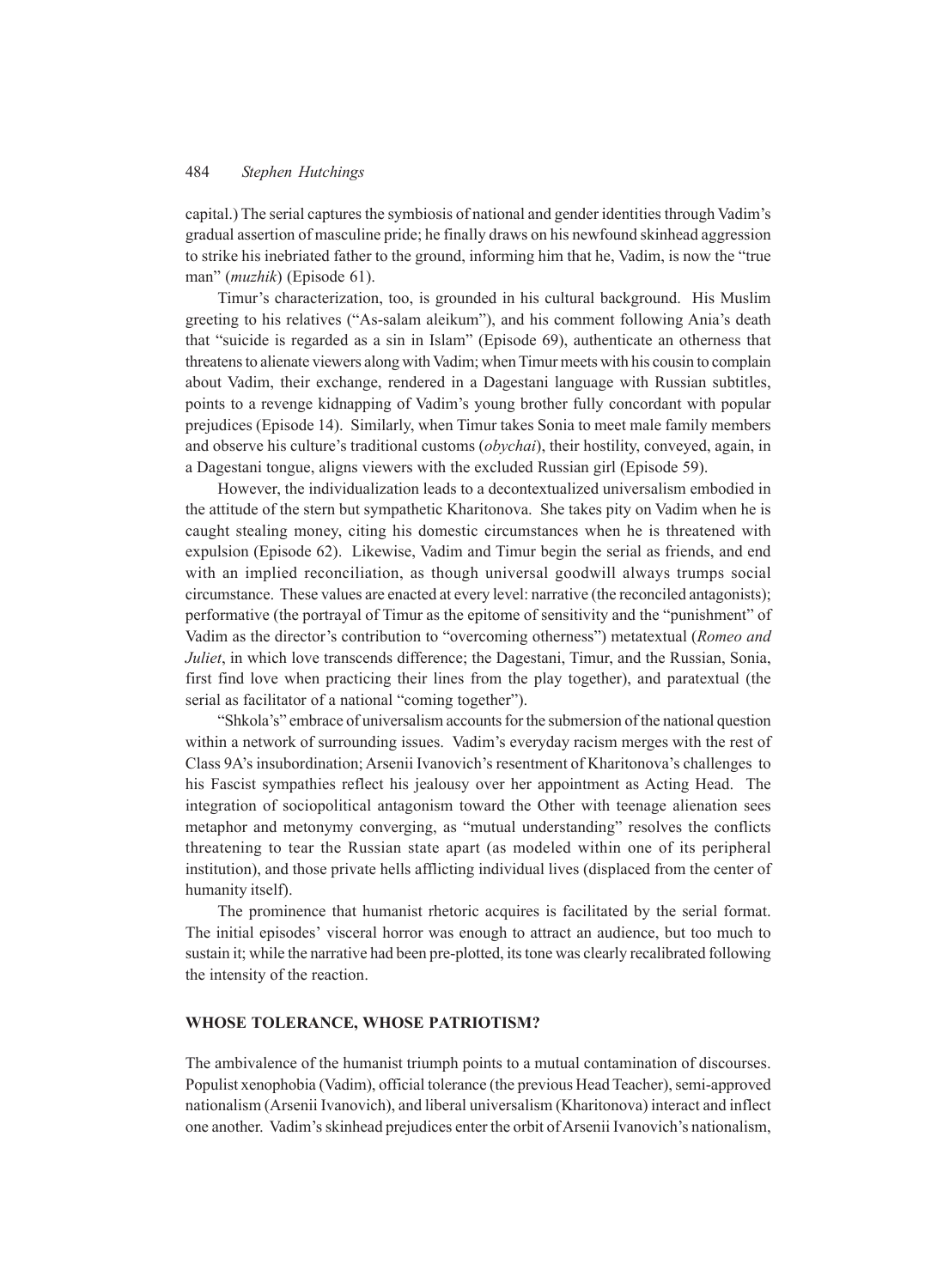which in turn appropriates the vigor of the former. Yet, Vadim's loyalty to his counterculture prevents him from succumbing to Arsenii Ivanovich's strategy. Meanwhile, Ania's death (and Vadim's beating) prompt the replacement of the official agenda of opposition to "national disharmony" by the spontaneous humanism of Kharitonova, whose proximity to the wellsprings of adolescent rebellion lends authenticity to her liberal empathy.

Ania's incipient Christian mysticism, and the school's embrace of funeral ritual (infused with the pathos of Ania's fate), reveal the reverse contamination of liberal humanism by the Orthodox piety of formal nation-building. And in Kharitonova's empathy for "our children," the Soviet Myth of the Child resurfaces. The Soviet/post-Soviet dialectic is at work also in the serial's relationship with its context. For its battle with the Duma replicates that of Soviet dissidents with the Kremlin. (It is no accident that Putin attacks those who condemned Solzhenitsyn without reading his work.) But questions remain as to whether the school will fully assimilate the changes once a permanent Head Teacher is appointed. Has Kharitonova cleansed official culture of its Soviet-era formalism with her individual-centered empathy? Or does the fact that her sermon is addressed only to parents suggest that official discourse has failed to hegemonize the humanist message? Does the continuing resistance of adolescent subculture to assimilation by the formal pieties of the center leave space for Arsenii Ivanovich's nationalist extremism, now expunged from the institution, to realign itself with populist xenophobia? Given the harsh logic of the early part of the serial and the potential that the latter two questions might elicit a positive response highly inconvenient to Channel 1's political masters, it is no surprise that "Shkola 2" was ruled out.

The center-periphery dialectic permits multiple voices to circulate, align with, and confront one another, testing out their respective capacity for imposing unity (whether that of the adolescent subculture, the cohesive state institution, the multicultural federation, or the ethnically cleansed nation). It also enables competing discourses (official patriotic/ liberal oppositional) to struggle over ownership of the universalism endorsed by the director. Gai-Germanika herself remains caught between a commitment to universal values based on an idealized image of the Soviet "brotherhood of nations" cult fully in step with the Kremlin's official, nation-building mantra about Russia's embrace of its multicultural, multifaith heritage, and a universalism grounded in post-Enlightenment European "tolerance" of the other's inalienable right to free expression, with which Putin's Russia is distinctly ill at ease.39 In this sense, her serial retains a genuine open-endedness and ambivalence as to its plot outcomes. But the resolution of the interplay of competing discourses that she unleashes is not something over which she, or for that matter her Channel 1 sponsors, can hope to exert full control.

## **SELF-REFERENCE, PERFORMANCE, AND PARATEXT**

One way in which the interplay is enacted is via "Shkola's" cultural liminality. This is enhanced by the ability of character types to migrate to the surrounding context. The

<sup>39</sup>For the Soviet concept of "Brotherhood of Peoples" see Terry Martin, *Affirmative Action Empire: Nations and Nationalism in the Soviet Union, 1923–1939* (Ithaca, 2001). For a perceptive and critical analysis of the origins and implications of the Western liberal notion of "tolerance" see Wendy Brown, *Regulating Aversion: Tolerance in the Age of Identity and Empire* (Princeton, 2006).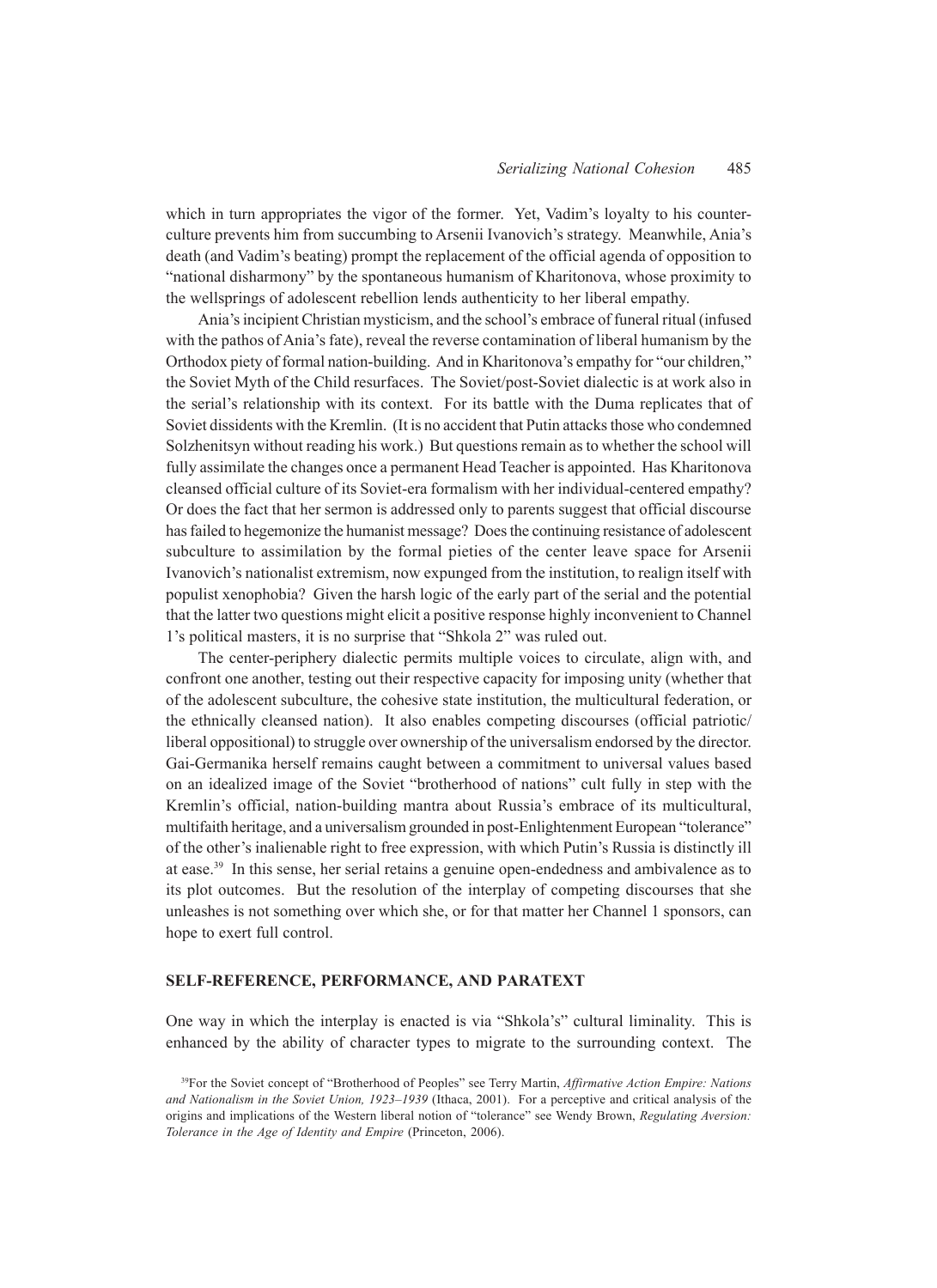Channel 1 debate, for example, features not only the actress who played Kharitonova, but also school students, a "conservative" teacher, and members of the liberal-artistic elite. Meanwhile, internet forums show that, just as the young actors formulated their own interpretations of the skeletal script, so their teenaged fans emulated their language and mind sets in a symbiosis facilitated by a shared subcultural idiom: "Frigging hell! (*Blin*!) Why do we have to wait so long for the next episode? What a nightmaaare! (*Kaaashmaaar*!)."40 Others treat the characters as real acquaintances:

Friiiging hell! (*Bliiiin*!) She's really driven me crazy (*zabesila*), your Budilova. She gets pregnant and runs straight away to Pif [a male character in the serial] and straight away she needs him. What's all that about? ... And that geography teacher—he's a rat.<sup>41</sup>

Gai-Germanika's own liminal status accounts for her performative approach to her themes; her familiarity with adolescent mind-sets reinforces her explosive critique of arid official culture. At the same time, her sympathies with the nation-building agenda enable her to cleanse its commitment to intercultural understanding of that aridity with her touching narrative of the romance between a Russian girl and a Dagestani boy.

The shock that "Shkola" administers to received values brings people of all generations, persuasions, and origins together in a controversy played out within the confines of the mainstream. Ultimately, the controversy focuses popular attention on the role of the pedagogue and the predicament of Russia's children in the state-designated Year of the Teacher, resurrecting the Soviet Myth of the Child in the context of a universal "overcoming of difference." This points to a consensus-management process more sophisticated than the state propaganda with which Russian television is often associated.

One reason for the ambivalence characterising "Shkola's" nation-building role is that text (primary narrative), paratext (external texts related to that narrative), context (its sociocultural environment) and metatext (intranarrative reflections of the text's relationship with the latter) are intertwined. We have pointed to the number 69 and to the play-withinthe-play as alternatively scabrous and literary modes in which "Shkola" references its own shock effect and its thematization of intercultural difference. Also of note is how the serial's amateur filming technique is internalized within the narrative. The technique is an authenticating device designed to ground the narrative in the community that it depicts (the boy who films his peers with a camcorder). But its voyeuristic mode aligns it also with the oppressive state institution. Accordingly, it is the boy with the camera who stalks Ania, precipitating her tragic demise. Ania's decision to use the camcorder for her final message takes on a symbolic dimension as she asserts the right of the objectified Other to take control of his/her own self-representation.

<sup>40</sup>This was available at http://www.shkola-serial.ru/smotret-serial-shkola-online/smotret-online-serial-shkolabesplatno.-56-seriya.html, but the site is no longer active.

<sup>41</sup>This was available at http://www.shkola-serial.ru/smotret-serial-shkola-online/smotret-online-serial-shkolabesplatno.-47-seriya.html, but the site is no longer active.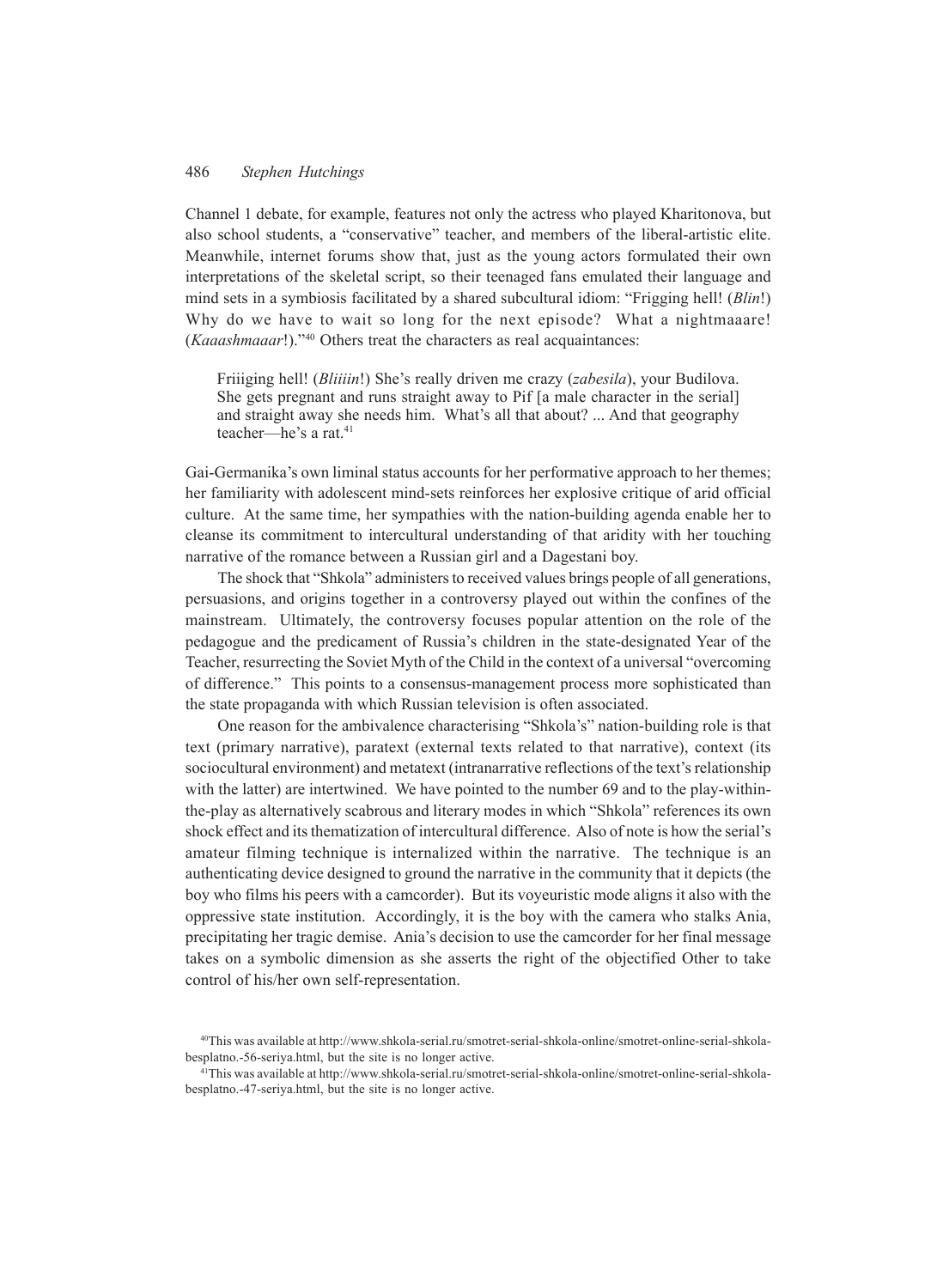## **THE (MIS)PLACING OF RACE**

The national question features in only one of multiple subplots. But the fact that the serial was championed by Russia's patriotic cheerleader (Channel 1) in the face of fierce opposition from the right-wing periphery of the ideological spectrum whose borders it is the broadcaster's task to patrol means that interethnic issues acquire a privileged value; In the director's own interpretation, "Shkola" is aimed at encouraging mutual understanding. We have emphasized the serial's focus on the transcendence of a variety of "othernesses." Our analysis identifies interethnic cohesion as the privileged link in the chain: the reverse symmetries linking Timur and Ania; Timur's role in *Romeo and Juliet*; the thematization of Russian nationhood.

The most authentic and effective way for a film director, or other artist, to convey the national question's influence on public life is precisely to submerge it beneath other topics. Thus, Gai-Germanika chooses to represent the Timur-Sonia-Vadim triangle at one level as just one of many inter-student conflicts, overlaid with gender, classroom, and family tensions. The emphasis on Vadim's everyday racism as part of a generalized class rebelliousness and the attribution of Arsenii Ivanovich's nationalism to professional rivalry reinforce the normalization strategy. But the fact that Vadim's racism is individualized and meets with no peer support, and that, once dismissed, Arsenii Ivanovich vanishes, opens up a gap between strategy and realization. The gap is a corollary of the metonymy/metaphor tension. Do events displace to the subcultural periphery phenomena occurring at its center (the social tensions pitting migrant cultures against indigenous Russians)? Or is the conflict between Timur and Vadim an individualized model of a larger Manichean duel? The apparent resolution of the tension through the universalist discourse of tolerance is illusory. For such a discourse is at odds with the visceral shock of the naturalistic detail. The shock effect has a strong interethnic dimension recognized by Gai-Germanika's *Argumenty i fakty* interviewer who, in complaining about the language, says that he can forgive the ubiquitous four-letter euphemisms but not the racist *chernozhopye*. 42

Addressing the failure to contain the national question within liberal tolerance rhetoric, and epitomising the mutual contamination of discourses which drives the serial's narrative logic, Gai-Germanika invokes a nostalgia for things Soviet; Kharitonova's paean to the Child and high-flown appeal for mutual understanding have a distinctively pre-1991 ring to them. And the sight of the grieving Nosov (originally a cipher for pedagogic formalism) weeping over his daughter's coffin points to a reconciliation of the Soviet myth of harmony with its post-Soviet nemesis. The problem that "Shkola" evinces is one of placement: where to "put" the national question. One apparent solution comes in the serial's capacity to recalibrate its narrative lines in the light of audience reaction. "Shkola's" sustained internet presence maximizes the exposure of its themes to multiple voices, transposing the controversy raised by the national question into the unpatrollable space of the world-wide web. In this context, there is an intergenerational contrast between the teenaged bloggers debating issues relating to adolescent subculture, and the smaller number of adult

<sup>42</sup>Grachev, "Valeriia Gai-Germanika."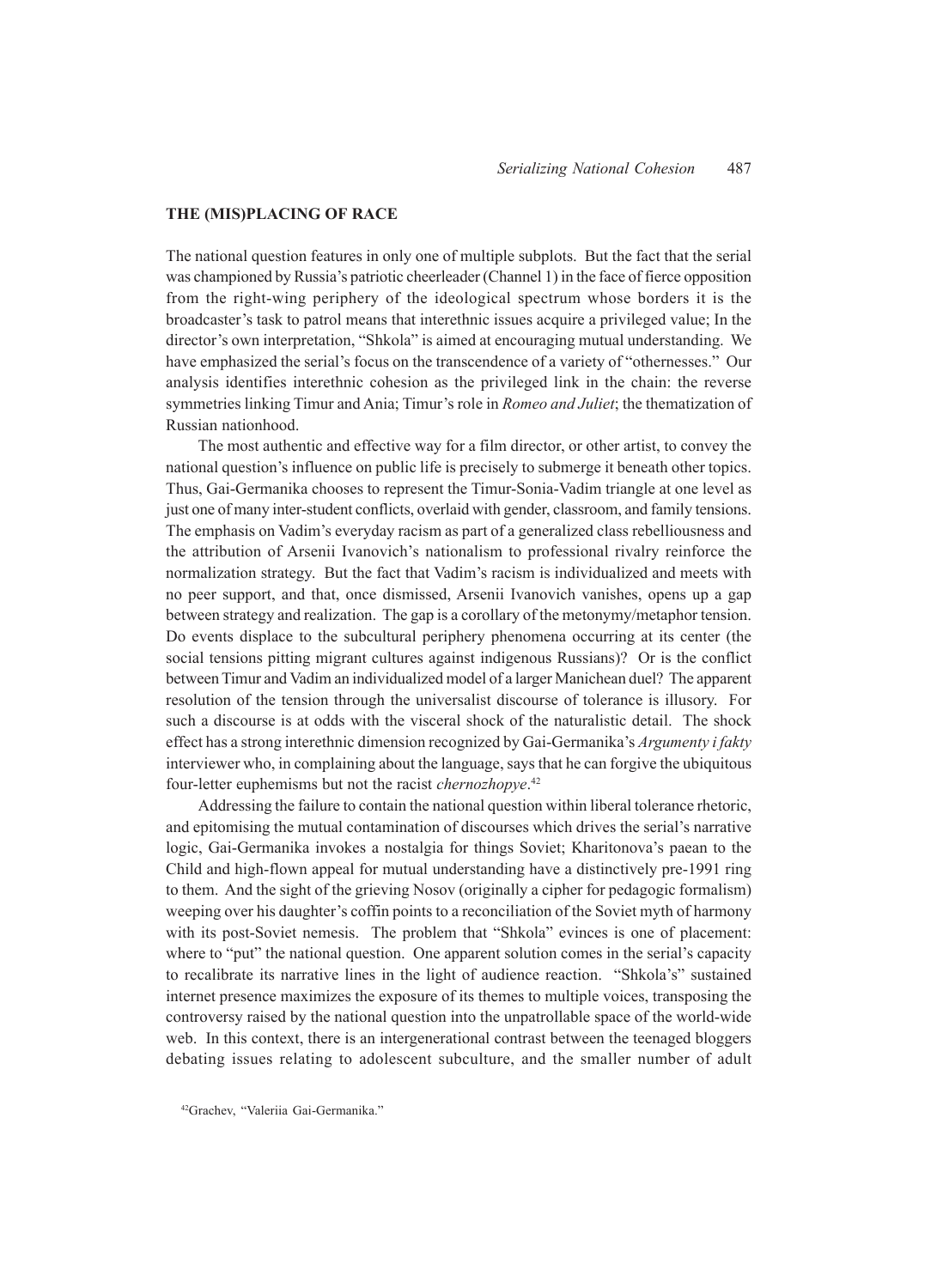commentators who single out the interethnic problem as "the most dangerous." The answer to the question of where to "place" the national question is to displace it into a blogosphere of communities (liberal-oppositional, adolescent-subcultural, traditional-Soviet leaning) whose mutual disjunction mirrors the communicational malfunction targeted by the serial.

The reason for the displacement is partly the political constraints placed upon Channel 1, and partly the lack of a framework within which controversies might be aired. These issues came together in an exchange between Aleksei Venediktov, chief editor of the Moscow Echo radio station, and Irina Iarovaia, a Edinaia Rossiia Duma deputy, which took place during the first "Sudite sami" program:

IAROVAIA: There should be no censorship. Today it is important to talk about the social contract (*obschestvennom dogovore*). If we speak of unified value orientations (*edinykh tsennostnykh orientirakh*), then they must be uniform for the mass media, too, and for schools. Whereas we have this strange situation in which the mass media can be immoral.

VENEDIKTOV: So you are suggesting introducing uniform opinion (*edinomyslie*) in Russia?

IAROVAIA: No, a uniform culture.

VENEDIKTOV: We have a very diverse culture in our country, a multifaith society. There is no uniform culture.

IAROVAIA: Russian Culture—we have that in common. If you've got pro-American values, then you'd better tell us.<sup>43</sup>

Despite its occlusions, and despite (or perhaps, on the contrary, thanks to) sharp disagreements of this sort, "Shkola" represents a gesture toward a center-periphery dialectic through which a more mature, more stable consensus might be negotiated (the risk being, however, that such a consensus might throw into question the long-term viability of the very state media apparatus through which it was given expression). The negative portrayal of Arsenii Ivanovich, the chastening dénouement, and the attenuation of sociopolitical conflict as "universal (mis)understanding" contribute to the wider mission of managing the infiltration of extremist rhetoric into the mainstream. That this comes at the expense of permitting a liberal critique of extremism's presence within both youth subculture and official patriotism is part of the "hegemonic bargain." "Shkola" epitomizes the potential, and the concomitant dangers, that the serial harbors for the Russian media in fulfilling their nationbuilding obligations. As I shall now suggest, subsequent developments appear to indicate that "Shkola" was ultimately judged to be "a bargain too far" and that the new departure in the hegemonic process which it signalled was eventually revealed to be something of a blind alley. For as Ernesto Laclau has shown in his influential recasting of Gramscian theory, the logic of hegemony is paradoxical. The identity and universalism to which it tends require the perpetual reassertion of tension and difference. It is this paradox which enables hegemony to retain its dynamism and thus its authenticating power.<sup>44</sup>

44According to the Laclauan model of hegemony the power capable of generating consensual values consists of "nodal points" or "chains of equivalence" which partially (and provisionally) fix dominant meanings within

<sup>43</sup>See http://www.1tv.ru/prj/sudsami/vypusk/2813.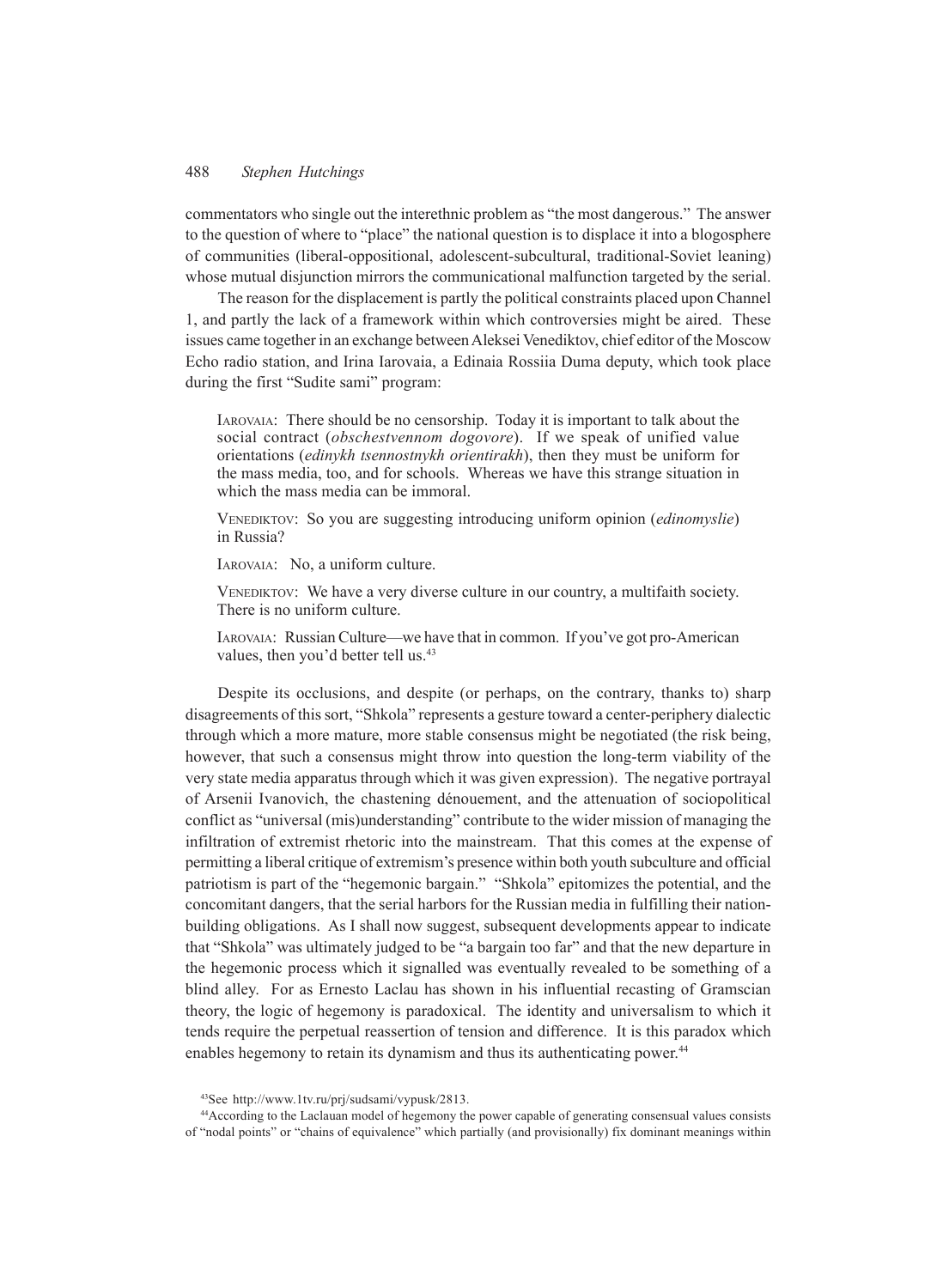# **CODA: REALITY TRUMPS REALITY TV?**

That the hegemonic stakes are so high for Russia's broadcasters became only too apparent at the end of the year in which "Shkola" was shown, when racially motivated riots sparked by the murder of a Spartak football fan, Egor Sviridov, at the hands of a group of men from the North Caucasus began on Moscow's Manezhnaia Square, before spreading to other Russian cities. At the center of the concerns of those who instigated the violence was the purported collusion between Moscow's North Caucasian community and the corrupt law enforcement organs which initially, and suspiciously, released Sviridov's assailants without charge. Although the Manezhnaia riots eventually faded from the news agenda they had dominated for weeks, the "anti-corruption" campaign became a leitmotif of the protests that swept Russia in the wake of the controversial Duma elections of 2011, and then of Putin's tainted victory in the presidential election of 2012. It is significant that the anticorruption activist Aleksei Naval'nyi, *de facto* leader of the opposition movement, had also played a prominent role in the "Stop Feeding the Caucasus" campaign mounted by Russian nationalists, and had endorsed the same "Russia for the Russians" slogan chanted with such venom by the skinhead, Vadim, in "Shkola." As the Kremlin, too, established the battle to root out corruption and "antisocial behavior" among Russia's migrant and "diaspora" communities as a core element of its nation-building policy, a potentially dangerous new consensual ethnopopulism emerged in Russia's volatile media environment.<sup>45</sup>

The process appeared to take a further turn away from Gai-Germanika's liberal tolerance in state television's reaction to the scandalous Pussy Riot "punk protest" against the church's collusion with Putin during the presidential election campaign. Here, a barrage of talk shows and conspiratorial documentary "exposés" were deployed in an attempt to establish the narrow parameters of a shared commitment to "traditional" values. They included the respectable Channel 1 discussion forum hosted by Maksim Shevchenko, "V kontekste"; an edition of Andrei Malakhov's less-than-reputable Channel 1 talk show "Pust' govoriat"; and two editions of Rossiia's controversial "Spetsial'nyi korrespondent," which were hosted

a complex system of differences and antagonisms. For Laclau, hegemonic power is inhabited by difference: "The two conditions of a hegemonic articulation are the presence of antagonistic forces and the instability of the frontiers which separate them." This instability facilitates the emergence of "overdetermined" chains of equivalence. Hegemony thrives on such tension, for "a situation in which a system of differences had been ... welded together would imply the end of hegemonic politics." However much pressure they place on media outlets, ruling elites will, unless they establish themselves within such chains, never control hegemony. But the framework best captures the Russian situation in the negative, by pointing up the (near) *absence* of chains of equivalence and thus demonstrating the *failure* of the regime to benefit from hegemonic power (a failure reflected in Channel 1's paranoid fear of alternative opinion, Pavlovian obedience, and crude polemicizing). See Ernesto Laclau, *Hegemony and Socialist Strategy: Towards a Radical Democratic Politics* (London, 1985), 135–42.

<sup>45</sup>The fact that even REN TV, the sole independent voice among Russia's national broadcasters, eventually adopted some of the lexicon, if not the ideological content, of the Kremlin's critique of migrant "behavior" in its interpretation of the significance of the Manezhnaia riots is testament to this shift in the consensual ground. For a detailed analysis of television coverage of the riots see Stephen Hutchings and Vera Tolz, "Faultlines in Russia's Discourse of Nation: Television Coverage of the December 2010 Moscow Riots," *Slavic Review* 71 (Winter 2012): 873–99.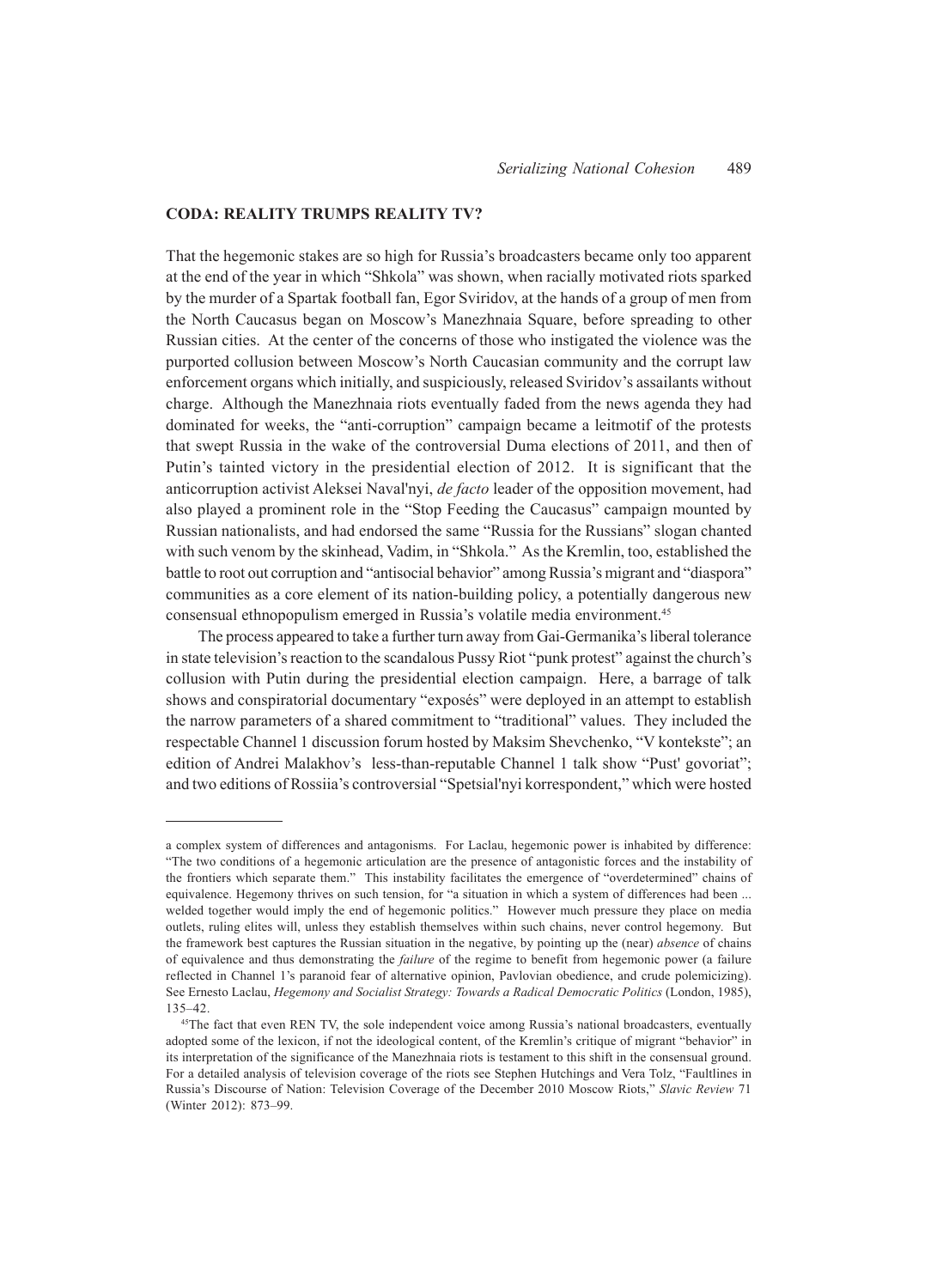by the polemicist Arkadii Mamontov, and whose titles ("Provokatory 1" and "Provokatory 2") revealed their conspiratorial content.46 In "V kontekste," the discussion of the Pussy Riot affair included an intervention from a representative of the Orthodox Church, Maksim Kozlov, which envisaged a very different common ground from that advocated by Gai-Germanika:

This action was a conscious provocation … against the slowly maturing consensus in our society. Against the fact that, while we are maximally different, we can reach agreement with one another if we gather together the foundations of some shared concepts. ... We have two cultures. One is connected to the great Russian culture. ... And there is another one, which for a long time will have these "maidens" (*devits*) as its symbol. This is a clash of civilizations between traditional Russian culture and this alluvial, film-like layer (*s etim nanosnym plenochnym sloem*).47

It was left to Mamontov and Malakhov to make the paranoid link between the alien degeneracy represented by Pussy Riot's "unconventional forms of self-expression … radicallooking tattoos, hairstyles, outfits and lifestyles," and the dark forces of what Mamontov referred to as the "global government" manipulating that subculture from without.48 The deeply unconventional Gai-Germanika's plea for a consensual acceptance of radical difference in all its forms, contaminated as it is by nostalgia for an imagined version of Soviet brotherhood, represents the mirror image of this exclusionary version of unity. Indeed, the exclusionary approach and the earlier latitude shown by Channel 1 (and Putin) to Gai-Germanika highlight state television's (and, indeed, an increasingly desperate ruling elite's) fractured and contradictory response to its acute awareness that it has failed to speak to and for a growing segment of Russia's younger generation: it "indulges" that segment through risky ventures such as "Shkola" while at the same time invoking the likes of Mamontov to demonize it as treacherous and degenerate.

One might surmise that, by the time the Pussy Riot scandal had run its course, the latter strategy had prevailed. Nonetheless, the very same period saw the habitually populist NTV broadcast a bold example of "reality TV" in a genre different from, but complementary to, that of "Shkola": a spoof documentary mocking Mamontov's shock-revelatory style and making the patently absurd claim that scientists have discovered a "fascist gene" accounting for Russia's nationalist movement.<sup>49</sup> Meanwhile, at the peripheries of the Russian media sphere, the youth channel TNT continued to host the equally subversive comedy sketch show "Nasha Rossiia," in which an Armenian-Russian duo poured weekly scorn on nationalist stereotyping of Russia's migrant community. The stars both hailed from the cult

<sup>46</sup>See Channel 1, "V kontekste," March 15, 2012, http://www.1tv.ru/sprojects\_edition/si=5851&d= 15.03.2012; and Channel 1, "Pust' govoriat," March 15, 2012, http://www.1tv.ru/sprojects\_edition/si5685/ fi14384; and for the Mamontov videos see http://www.youtube.com/watch?v=gRpYBbhfuyo; and http:// www.youtube.com/watch?v=czYbR-9b29w. (all last accessed February 15, 2013)

<sup>47</sup>Channel 1, "V kontekste," March 15, 2012, http://www.1tv.ru/sprojects\_edition/si=5851&d=15.03.2012 (last accessed February 15, 2013).

<sup>48</sup>See Elena Chebankova, "Contemporary Russian Multiculturalism," *Post-Soviet Affairs* 28:3 (2012): 339.

<sup>49</sup>The program was called "Total Eclipse" ("Polnoe zatmenie") and was the brainchild of controversial journalist Andrei Loshak. See http://www.ntv.ru/peredacha/ Rossiya\_Polnoe\_ zatmenie/m22560/o109456/ (last accessed February 15, 2013).